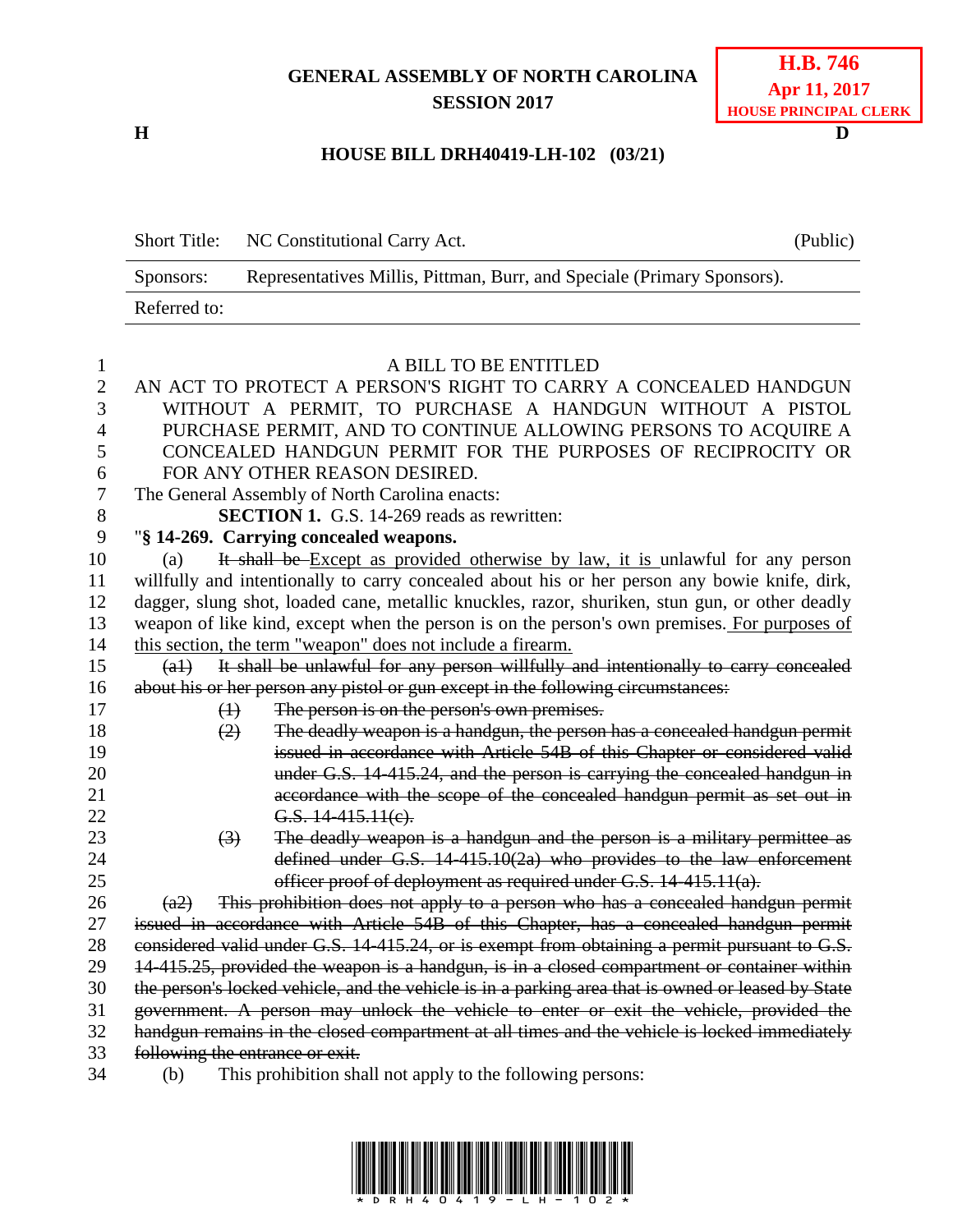|      | <b>Session 2017</b><br><b>General Assembly Of North Carolina</b>                 |
|------|----------------------------------------------------------------------------------|
| (1)  | Officers and enlisted personnel of the Armed Forces of the United States         |
|      | when in discharge of their official duties as such and acting under orders       |
|      | requiring them to carry arms and weapons; weapons.                               |
| (2)  | Civil and law enforcement officers of the United States; States.                 |
| (3)  | Officers and soldiers of the militia and the National Guard when called into     |
|      | actual service; service.                                                         |
| (3a) | A member of the North Carolina National Guard who has been designated in         |
|      | writing by the Adjutant General, State of North Carolina, who has a              |
|      | concealed handgun permit issued in accordance with Article 54B of this           |
|      | Chapter or considered valid under G.S. 14 415.24, and is acting in the           |
|      | discharge of his or her official duties, provided that the member does not       |
|      | carry a concealed weapon while consuming alcohol or an unlawful                  |
|      | controlled substance or while alcohol or an unlawful controlled substance        |
|      | remains in the member's body.                                                    |
| (4)  | Officers of the State, or of any county, city, town, or company police agency    |
|      | charged with the execution of the laws of the State, when acting in the          |
|      | discharge of their official duties; duties.                                      |
| (4a) | Any person who is a district attorney, an assistant district attorney, or an     |
|      | investigator employed by the office of a district attorney and who has a         |
|      | concealed handgun permit issued in accordance with Article 54B of this           |
|      | Chapter or considered valid under G.S. 14-415.24; attorney; provided that        |
|      | the person shall not carry a concealed weapon at any time while in a             |
|      | courtroom or while consuming alcohol or an unlawful controlled substance         |
|      | or while alcohol or an unlawful controlled substance remains in the person's     |
|      | body. The district attorney, assistant district attorney, or investigator shall  |
|      | secure the weapon in a locked compartment when the weapon is not on the          |
|      | person of the district attorney, assistant district attorney, or investigator.   |
|      | Notwithstanding the provisions of this subsection, a district attorney may       |
|      | carry a concealed weapon while in a courtroom; courtroom.                        |
| (4b) | Any person who is a qualified retired law enforcement officer as defined in      |
|      | G.S. 14-415.10 and meets any one of the following conditions:                    |
|      | Is the holder of a concealed handgun permit in accordance with<br>$a$ .          |
|      | Article 54B of this Chapter.                                                     |
|      | Is exempt from obtaining a permit pursuant to G.S. 14-415.25.<br>b.              |
|      | Is certified by the North Carolina Criminal Justice Education and<br>$e_{\cdot}$ |
|      | Training Standards Commission pursuant to G.S.                                   |
|      | 14-415.26; G.S. 14-415.10.                                                       |
| (4c) | Detention personnel or correctional officers employed by the State or a unit     |
|      | of local government who park a vehicle in a space that is authorized for their   |
|      | use in the course of their duties may transport a firearm to the parking space   |
|      | and store that firearm in the vehicle parked in the parking space, provided      |
|      | that: (i) the firearm is in a closed compartment or container within the locked  |
|      | vehicle, or (ii) the firearm is in a locked container securely affixed to the    |
|      | vehicle; vehicle.                                                                |
| (4d) | Any person who is a North Carolina district court judge, North Carolina          |
|      | superior court judge, or a North Carolina magistrate and who has a               |
|      | concealed handgun permit issued in accordance with Article 54B of this           |
|      | Chapter or considered valid under G.S. 14-415.24; magistrate; provided that      |
|      | the person shall not carry a concealed weapon at any time while consuming        |
|      | alcohol or an unlawful controlled substance or while alcohol or an unlawful      |
|      | controlled substance remains in the person's body. The judge or magistrate       |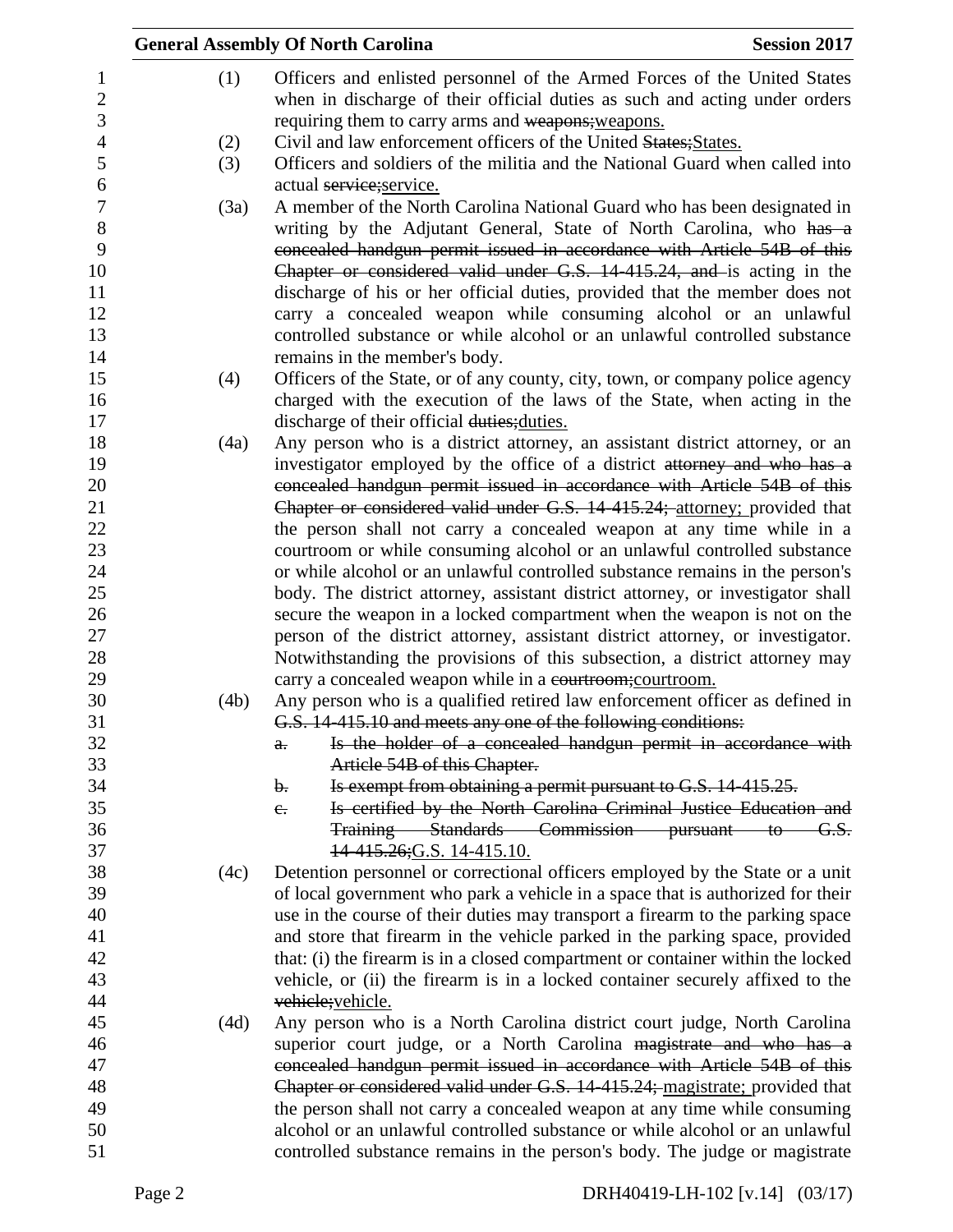|                  |      |             | <b>General Assembly Of North Carolina</b>                                      | <b>Session 2017</b> |
|------------------|------|-------------|--------------------------------------------------------------------------------|---------------------|
| $\mathbf{1}$     |      |             | shall secure the weapon in a locked compartment when the weapon is not on      |                     |
| $\sqrt{2}$       |      |             | the person of the judge or magistrate; magistrate.                             |                     |
| 3                |      | (4e)        | Any person who is serving as a clerk of court or as a register of deeds and    |                     |
| $\overline{4}$   |      |             | who has a concealed handgun permit issued in accordance with Article 54B       |                     |
| 5                |      |             | of this Chapter or considered valid under G.S. 14-415.24; deeds; provided      |                     |
| 6                |      |             | that the person shall not carry a concealed weapon at any time while           |                     |
| $\boldsymbol{7}$ |      |             | consuming alcohol or an unlawful controlled substance or while alcohol or      |                     |
| $8\,$            |      |             | an unlawful controlled substance remains in the person's body. The clerk of    |                     |
| 9                |      |             | court or register of deeds shall secure the weapon in a locked compartment     |                     |
| 10               |      |             | when the weapon is not on the person of the clerk of court or register of      |                     |
| 11               |      |             | deeds. This subdivision does not apply to assistants, deputies, or other       |                     |
| 12               |      |             | employees of the clerk of court or register of deeds; deeds.                   |                     |
| 13               |      | (5)         | Sworn law-enforcement officers, when off-duty, provided that an officer        |                     |
| 14               |      |             | does not carry a concealed weapon while consuming alcohol or an unlawful       |                     |
| 15               |      |             | controlled substance or while alcohol or an unlawful controlled substance      |                     |
| 16               |      |             | remains in the officer's body; body.                                           |                     |
| 17               |      | (6)         | State probation or parole certified officers, when off-duty, provided that an  |                     |
| 18               |      |             | officer does not carry a concealed weapon while consuming alcohol or an        |                     |
| 19               |      |             | unlawful controlled substance or while alcohol or an unlawful controlled       |                     |
| 20               |      |             | substance remains in the officer's body.                                       |                     |
| 21               |      | (7)         | A person employed by the Department of Public Safety who has been              |                     |
| 22               |      |             | designated in writing by the Secretary of the Department, who has a            |                     |
| 23               |      |             | concealed handgun permit issued in accordance with Article 54B of this         |                     |
| 24               |      |             | Chapter or considered valid under G.S. 14-415.24, Department and has in        |                     |
| 25               |      |             | the person's possession written proof of the designation by the Secretary of   |                     |
| 26               |      |             | the Department, provided that the person shall not carry a concealed weapon    |                     |
| 27               |      |             | at any time while consuming alcohol or an unlawful controlled substance or     |                     |
| 28               |      |             | while alcohol or an unlawful controlled substance remains in the person's      |                     |
| 29               |      |             | body.                                                                          |                     |
| 30               |      | (8)         | Any person who is an administrative law judge described in Article 60 of       |                     |
| 31               |      |             | Chapter 7A of the General Statutes and who has a concealed handgun permit      |                     |
| 32               |      |             | issued in accordance with Article 54B of this Chapter or considered valid      |                     |
| 33               |      |             | under G.S. 14-415.24, Statutes; provided that the person shall not carry a     |                     |
| 34               |      |             | concealed weapon at any time while consuming alcohol or an unlawful            |                     |
| 35               |      |             | controlled substance or while alcohol or an unlawful controlled substance      |                     |
| 36               |      |             | remains in the person's body.                                                  |                     |
| 37               |      | (9)         | State correctional officers, when off-duty, provided that an officer does not  |                     |
| 38               |      |             | carry a concealed weapon while consuming alcohol or an unlawful                |                     |
| 39               |      |             | controlled substance or while alcohol or an unlawful controlled substance      |                     |
| 40               |      |             | remains in the officer's body. If the concealed weapon is a handgun, the       |                     |
| 41               |      |             | correctional officer must meet the firearms training standards of the Division |                     |
| 42               |      |             | of Adult Correction of the Department of Public Safety.                        |                     |
| 43               | (b1) |             | It is a defense to a prosecution under this section that:                      |                     |
| 44               |      | $\bigoplus$ | The weapon was not a firearm;                                                  |                     |
| 45               |      | (2)         | The defendant was engaged in, or on the way to or from, an activity in which   |                     |
| 46               |      |             | the defendant legitimately used the weapon;                                    |                     |
| 47               |      | (3)         | The defendant possessed the weapon for that legitimate use; and                |                     |
| 48               |      | (4)         | The defendant did not use or attempt to use the weapon for an illegal          |                     |
| 49               |      |             | purpose.                                                                       |                     |
| 50               |      |             | The burden of proving this defense is on the defendant.                        |                     |
| 51               | (b2) |             | It is a defense to a prosecution under this section that:                      |                     |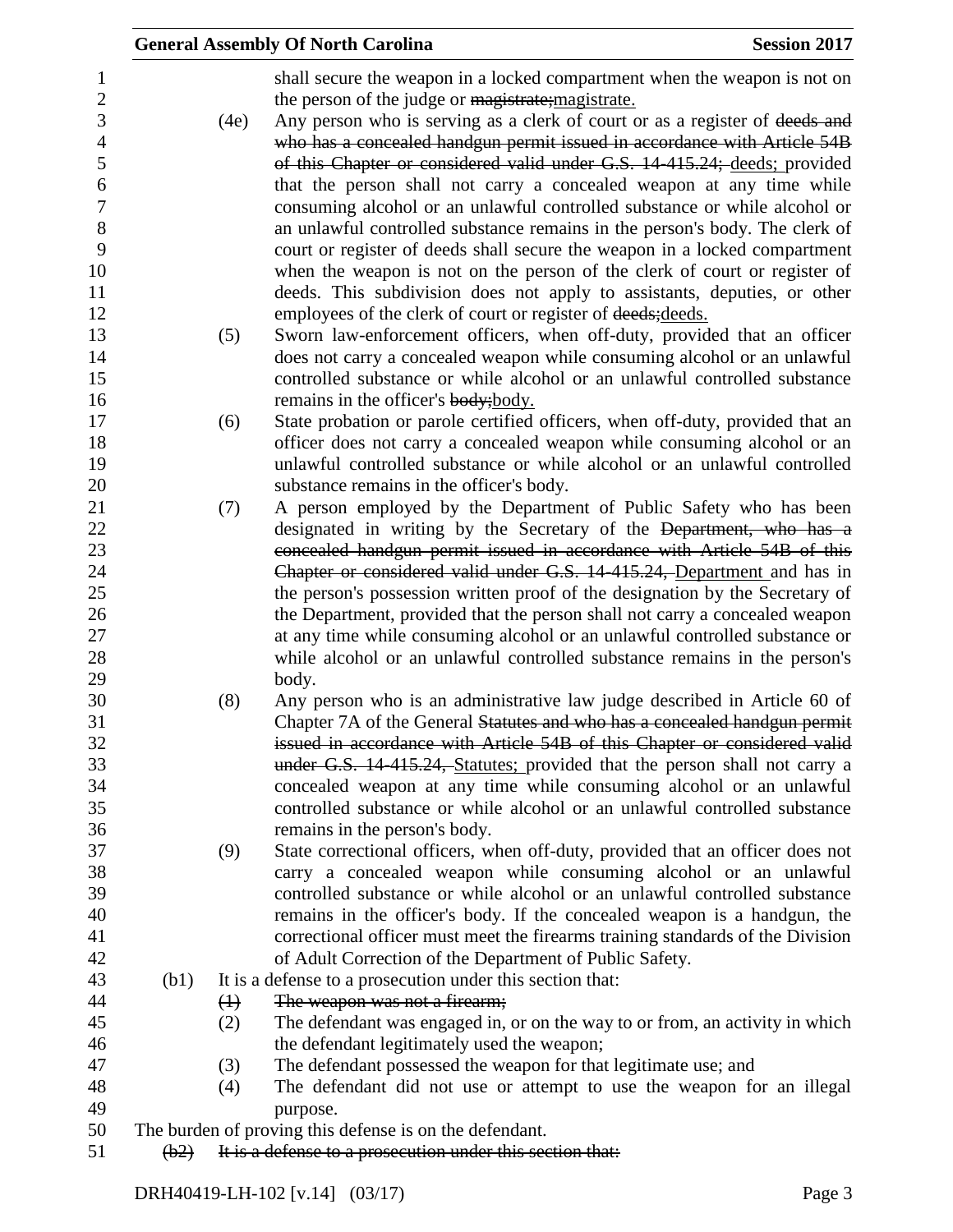|                   | <b>General Assembly Of North Carolina</b>                                                                                                                                                          | <b>Session 2017</b> |
|-------------------|----------------------------------------------------------------------------------------------------------------------------------------------------------------------------------------------------|---------------------|
| $\leftrightarrow$ | The deadly weapon is a handgun;                                                                                                                                                                    |                     |
| (2)               | The defendant is a military permittee as defined under G.S. $14-415.10(2a)$ ;<br>and                                                                                                               |                     |
| $\left(3\right)$  | The defendant provides to the court proof of deployment as defined under<br>$G.S. 14-415.10(3a)$ .                                                                                                 |                     |
| (c)               | Any Except as provided otherwise by law, any person violating the provisions of                                                                                                                    |                     |
|                   | subsection (a) of this section shall be guilty of a Class 2 misdemeanor. Any person violating the                                                                                                  |                     |
|                   | provisions of subsection (a1) of this section shall be guilty of a Class 2 misdemeanor for the<br>first offense and a Class H felony for a second or subsequent offense. A violation of subsection |                     |
|                   | $(a1)$ of this section punishable under G.S. 14 415.21(a) is not punishable under this section.                                                                                                    |                     |
| (d)               | This section does not apply to an ordinary pocket knife carried in a closed position.                                                                                                              |                     |
|                   | As used in this section, "ordinary pocket knife" means a small knife, designed for carrying in a                                                                                                   |                     |
|                   | pocket or purse, that has its cutting edge and point entirely enclosed by its handle, and that may                                                                                                 |                     |
|                   | not be opened by a throwing, explosive, or spring action."                                                                                                                                         |                     |
|                   | <b>SECTION 2.</b> The following statutes are repealed: G.S. 14-269.3, 14-269.4, and                                                                                                                |                     |
| 14-277.2.         |                                                                                                                                                                                                    |                     |
| Article to read:  | <b>SECTION 3.</b> Chapter 14 of the General Statutes is amended by adding a new                                                                                                                    |                     |
|                   | "Article 54C.                                                                                                                                                                                      |                     |
|                   | "Carrying Handguns and Restrictions on Carrying Weapons in Certain Locations.                                                                                                                      |                     |
|                   | "Part 1. Carrying Handguns.                                                                                                                                                                        |                     |
|                   | "§ 14-415.35. Carrying handguns.                                                                                                                                                                   |                     |
| (a)               | Definition. – For purposes of this Article, the term "handgun" means a firearm that                                                                                                                |                     |
|                   | has a short stock and is designed to be held and fired by the use of a single hand.                                                                                                                |                     |
| (b)               | Carrying Handgun. - Any person who is a citizen of the United States and is at least                                                                                                               |                     |
|                   | 18 years old may carry a handgun, openly or concealed, without a concealed handgun permit in<br>this State unless provided otherwise by State law or by 18 U.S.C. § 922 or any other federal       |                     |
| <u>law.</u>       |                                                                                                                                                                                                    |                     |
| (c)               | <u>Prohibition on Carrying Handgun on Posted Private Property. - A person shall not</u>                                                                                                            |                     |
|                   | carry a handgun on another person's private property if notice is given that carrying a handgun                                                                                                    |                     |
|                   | on the premises is prohibited by either the posting of a conspicuous notice or statement by the                                                                                                    |                     |
|                   | person in legal possession or control of the premises. This subsection does not apply to a law                                                                                                     |                     |
|                   | enforcement officer who is discharging the officer's official duties.                                                                                                                              |                     |
| (d)               | <u>Prohibition on Consuming Alcohol When Carrying Handgun. - It is unlawful for a</u>                                                                                                              |                     |
|                   | person to carry a handgun while consuming alcohol or at any time while the person has                                                                                                              |                     |
|                   | remaining in the person's body any alcohol or in the person's blood a controlled substance                                                                                                         |                     |
|                   | previously consumed, but a person does not violate this condition if a controlled substance in                                                                                                     |                     |
|                   | the person's blood was lawfully obtained and taken in the rapeutically appropriate amounts or if                                                                                                   |                     |
|                   | the person is on the person's own property.                                                                                                                                                        |                     |
| (e)               | Offense. $-$ It is unlawful for a person who meets any of the following criteria to                                                                                                                |                     |
| carry a handgun:  |                                                                                                                                                                                                    |                     |
| (1)               | Is ineligible to own, possess, or receive a firearm under the provisions of                                                                                                                        |                     |
|                   | State or federal law.                                                                                                                                                                              |                     |
| (2)               | Is under indictment or against whom a finding of probable cause exists for a                                                                                                                       |                     |
|                   | felony.                                                                                                                                                                                            |                     |
| (3)               | Has been adjudicated guilty in any court of a felony, unless (i) the felony is                                                                                                                     |                     |
|                   | an offense that pertains to antitrust violations, unfair trade practices, or                                                                                                                       |                     |
|                   | restraints of trade or (ii) the person's firearms rights have been restored                                                                                                                        |                     |
|                   | pursuant to G.S. $14-415.4$ .                                                                                                                                                                      |                     |
| (4)               | Is a fugitive from justice.                                                                                                                                                                        |                     |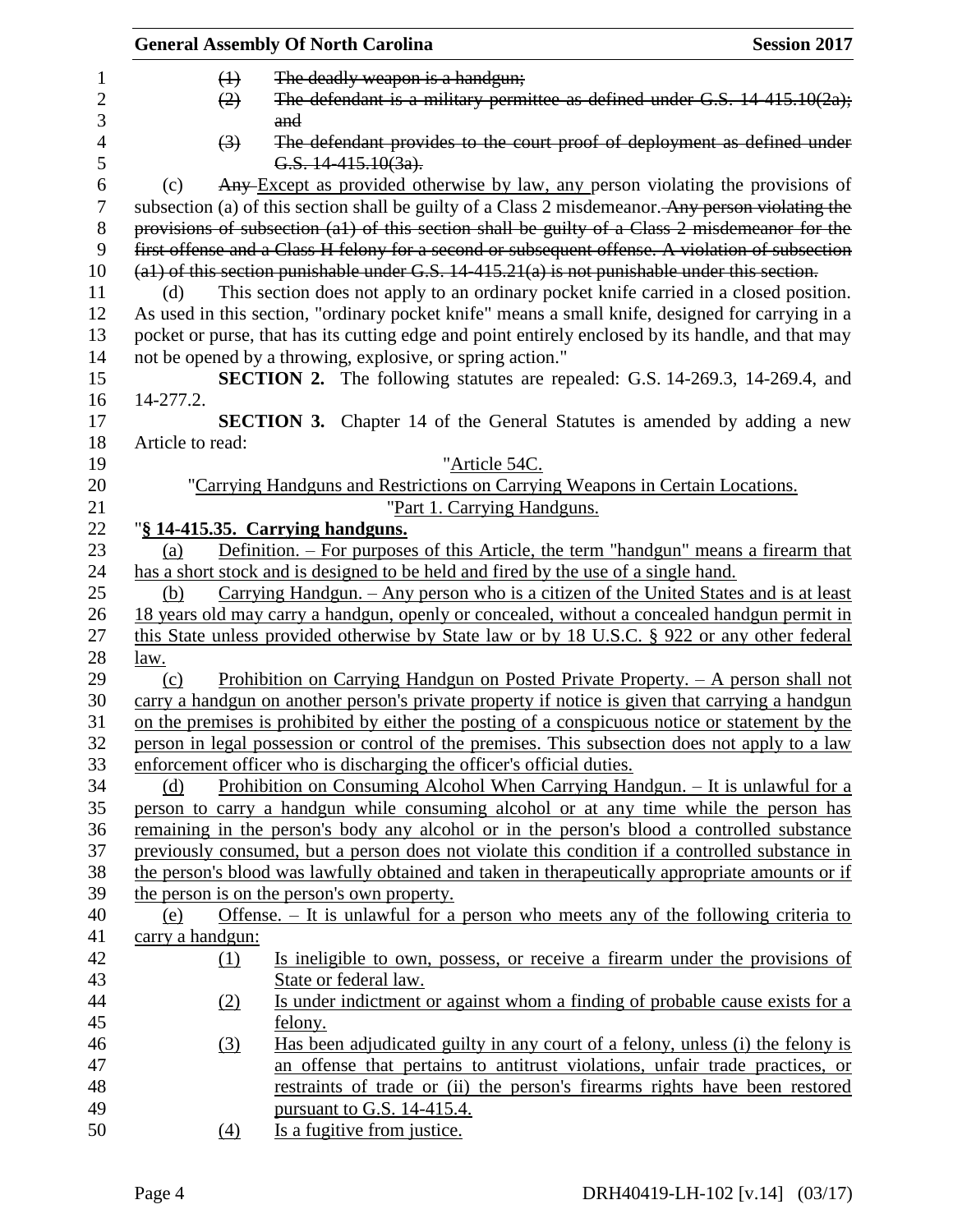|      | <b>General Assembly Of North Carolina</b>                                                      | <b>Session 2017</b>                  |
|------|------------------------------------------------------------------------------------------------|--------------------------------------|
| (5)  | Is an unlawful user of, or addicted to, marijuana, alcohol, or any depressant,                 |                                      |
|      | stimulant, or narcotic drug, or any other controlled substance as defined in                   |                                      |
|      | 21 U.S.C. § 802.                                                                               |                                      |
| (6)  | Is currently, or has been previously adjudicated by a court to be, a danger to                 |                                      |
|      | self or others due to mental illness or lack of mental capacity. Receipt of                    |                                      |
|      | previous consultative services or outpatient treatment alone shall not                         |                                      |
|      | disqualify any citizen under this subdivision. Further, a person shall not be                  |                                      |
|      | ineligible under this subdivision if the person's rights have been restored                    |                                      |
|      | under G.S. 14-409.42.                                                                          |                                      |
|      |                                                                                                |                                      |
| (7)  | Has been dishonorably discharged from the Armed Forces of the United                           |                                      |
|      | States.                                                                                        |                                      |
| (8)  | Except as provided in subdivision $(9)$ , $(10)$ , or $(11)$ of this section, is or has        |                                      |
|      | been adjudicated guilty of or received a prayer for judgment continued or                      |                                      |
|      | suspended sentence for one or more crimes of violence constituting a                           |                                      |
|      | misdemeanor, including, but not limited to, a violation of a misdemeanor                       |                                      |
|      | under Article 8 of Chapter 14 of the General Statutes except for a violation                   |                                      |
|      | of G.S. 14-33(a), or a violation of a misdemeanor under G.S. $14-226.1$ ,                      |                                      |
|      | 4-258.1, 14-269.2, 14-269.6, 14-277, 14-277.1, 14-283 except for a violation                   |                                      |
|      | involving fireworks exempted under G.S. 14-414, 14-288.2, 14-288.4(a)(1),                      |                                      |
|      | 14-288.6, 14-288.9, former 14-288.12, former 14-288.13, former 14-288.14,                      |                                      |
|      | $14-415.21(b)$ , $14-415.26(d)$ within three years prior to the date on which the              |                                      |
|      | application is submitted, 14-415.36, 14-415.37, 14-415.38, or 14-415.39.                       |                                      |
| (9)  | Is or has been adjudicated guilty of or received a prayer for judgment                         |                                      |
|      | continued or suspended sentence for one or more crimes of violence                             |                                      |
|      | misdemeanor under<br>constituting<br>a                                                         | G.S. $14-33(c)(1)$ , $14-33(c)(2)$ , |
|      | 14-33(c)(3), 14-33(d), 14-277.3A, 14-318.2, 14-134.3, 50B-4.1, or former                       |                                      |
|      | 14-277.3.                                                                                      |                                      |
| (10) | Is prohibited from possessing a firearm pursuant to 18 U.S.C. $\S$ 922(g) as a                 |                                      |
|      | result of a conviction of a misdemeanor crime of domestic violence.                            |                                      |
| (11) | Has been adjudicated guilty of or received a prayer for judgment continued                     |                                      |
|      | or suspended sentence for one or more crimes involving an assault or a                         |                                      |
|      | threat to assault a law enforcement officer, probation or parole officer,                      |                                      |
|      | person employed at a State or local detention facility, firefighter, emergency                 |                                      |
|      | medical technician, medical responder, or emergency department personnel.                      |                                      |
| (12) | Has had entry of a prayer for judgment continued for a criminal offense that                   |                                      |
|      | would make it unlawful under this section for the person to carry a                            |                                      |
|      | concealed weapon.                                                                              |                                      |
| (13) | Is free on bond or personal recognizance pending trial, appeal, or sentencing                  |                                      |
|      | for a crime that would make it unlawful under this section for the person to                   |                                      |
|      | carry a concealed weapon.                                                                      |                                      |
| (14) | Has been convicted of an impaired driving offense under G.S. 20-138.1,                         |                                      |
|      | 20-138.2, or 20-138.3 within three years prior to the date on which the                        |                                      |
|      |                                                                                                |                                      |
|      | person is carrying the weapon.                                                                 |                                      |
| (f)  | Valid Identification Required; Disclosure to Law Enforcement Officer When                      |                                      |
|      | Carrying Concealed. – When carrying a concealed handgun, a person shall also carry valid       |                                      |
|      | identification and shall disclose to any law enforcement officer that the person is carrying a |                                      |
|      | concealed handgun when approached or addressed by the officer and shall display the proper     |                                      |
|      | identification upon the request of a law enforcement officer.                                  |                                      |
| (g)  | Penalty. - Any person who violates this section shall be punished as follows:                  |                                      |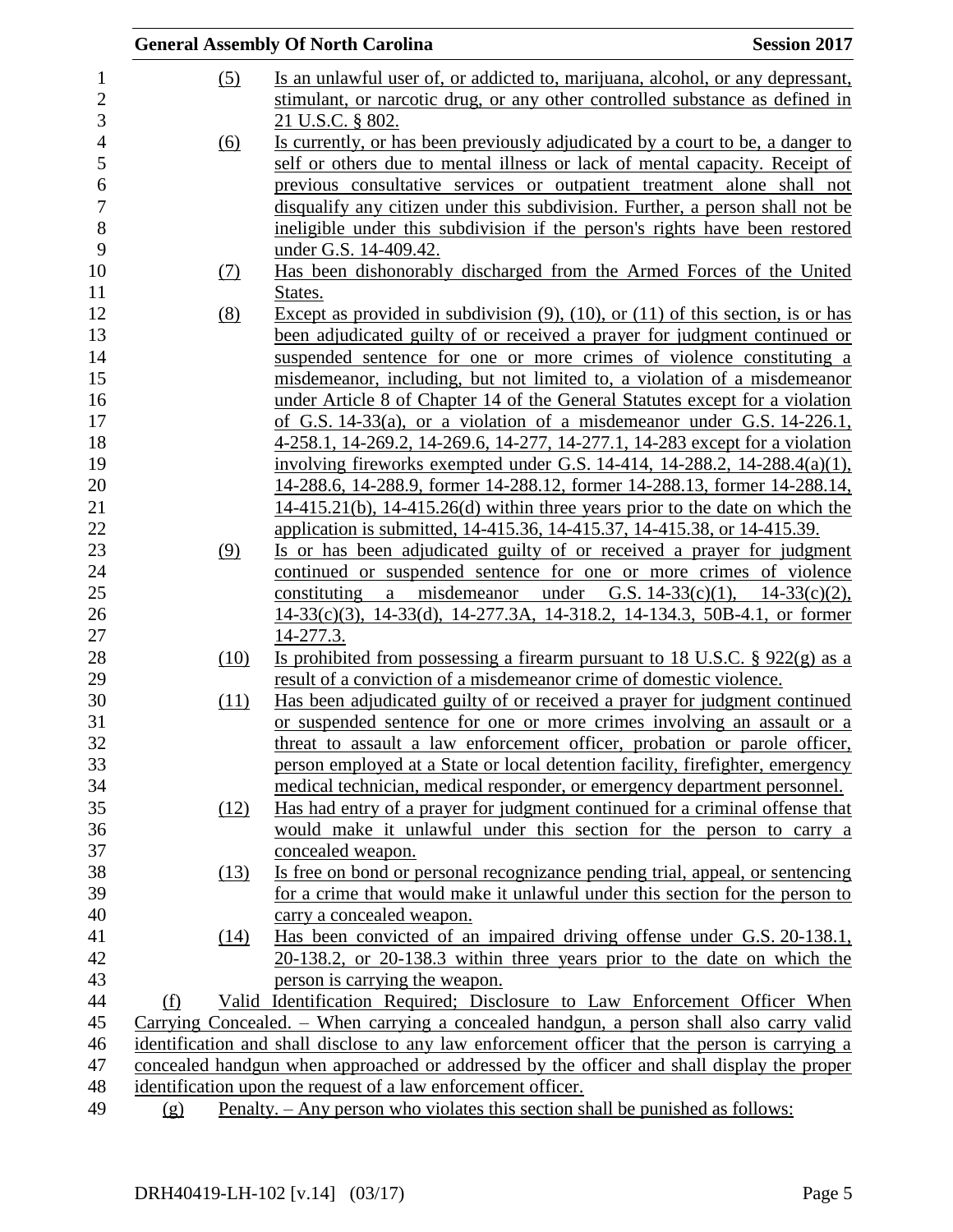|                   | <b>General Assembly Of North Carolina</b>                                                                                                                            | <b>Session 2017</b> |
|-------------------|----------------------------------------------------------------------------------------------------------------------------------------------------------------------|---------------------|
| (1)               | Unless provided otherwise by State law, a violation of subsection (c) of this                                                                                        |                     |
|                   | section is an infraction and a person found responsible for the infraction may                                                                                       |                     |
|                   | be required to pay a fine of up to five hundred dollars (\$500.00).                                                                                                  |                     |
|                   | A violation of subsection (d) of this section is a Class 1 misdemeanor.                                                                                              |                     |
| $\frac{(2)}{(3)}$ | A violation of subsection (e) of this section is a Class 2 misdemeanor for a                                                                                         |                     |
|                   | first offense and is a Class H felony for a second or subsequent offense.                                                                                            |                     |
|                   |                                                                                                                                                                      |                     |
| $\left(4\right)$  | A violation of subsection (f) of this section is an infraction and shall be                                                                                          |                     |
|                   | punished in accordance with G.S. 14-3.1.                                                                                                                             |                     |
|                   | "Part 2. Restrictions on Carrying Firearms and Other Weapons in Certain Locations.                                                                                   |                     |
|                   | "\\$ 14-415.36. Unlawful to carry firearms into any assembly that charges a fee or any<br>establishment where alcoholic beverages are sold and consumed when firearm |                     |
|                   | prohibition is posted.                                                                                                                                               |                     |
| (a)               | It is a Class 1 misdemeanor for a person to carry a firearm openly or concealed into                                                                                 |                     |
|                   | any assembly where a fee is charged for admission if notice is given that carrying a firearm on                                                                      |                     |
|                   |                                                                                                                                                                      |                     |
|                   | the premises is prohibited by either the posting of a conspicuous notice or statement by the                                                                         |                     |
|                   | person in legal possession or control of the premises.                                                                                                               |                     |
| (b)               | It is a Class 1 misdemeanor for a person to carry a firearm openly or concealed into                                                                                 |                     |
|                   | any establishment in which alcoholic beverages are sold and consumed if notice is given that                                                                         |                     |
|                   | carrying a firearm on the premises is prohibited by either the posting of a conspicuous notice or                                                                    |                     |
|                   | statement by the person in legal possession or control of the premises.                                                                                              |                     |
| (c)               | This section does not apply to any of the following:                                                                                                                 |                     |
| (1)               | The owner or lessee of the premises or business establishment.                                                                                                       |                     |
| (2)               | A person participating in the event, if the person is carrying a firearm with                                                                                        |                     |
|                   | the permission of the owner, lessee, or person or organization sponsoring the                                                                                        |                     |
|                   | event.                                                                                                                                                               |                     |
| (3)               | A person registered or hired as a security guard by the owner, lessee, or                                                                                            |                     |
|                   | person or organization sponsoring the event.                                                                                                                         |                     |
| (4)               | A person exempted by G.S. 14-415.41.                                                                                                                                 |                     |
| "§ 14-415.37.     | No firearms or other weapons on the premises of the State Capitol,                                                                                                   |                     |
|                   | <b>Executive Mansion, or Western Residence of the Governor.</b>                                                                                                      |                     |
| (a)               | It is unlawful for any person to possess, or carry, whether openly or concealed, a                                                                                   |                     |
|                   | firearm or any other deadly weapon not used solely for instructional or officially sanctioned                                                                        |                     |
|                   | ceremonial purposes in the State Capitol Building, the Executive Mansion, the Western                                                                                |                     |
|                   | Residence of the Governor, or on the grounds of any of these buildings.                                                                                              |                     |
| (b)               | For purposes of this section, the term "deadly weapon" does not include an ordinary                                                                                  |                     |
|                   | pocket knife carried in a closed position. The term "ordinary pocket knife" has the same                                                                             |                     |
|                   | meaning as set out in G.S. $14-269(d)$ .                                                                                                                             |                     |
| (c)               | This section does not apply to any of the following:                                                                                                                 |                     |
| $\Omega$          | A person exempted by G.S. 14-415.41.                                                                                                                                 |                     |
| (2)               | A person who has a firearm in a closed compartment or container within the                                                                                           |                     |
|                   | person's locked vehicle or in a locked container securely affixed to the                                                                                             |                     |
|                   | person's vehicle. A person may unlock the vehicle to enter or exit the                                                                                               |                     |
|                   | vehicle, provided the firearm remains in the closed compartment at all times                                                                                         |                     |
|                   | and the vehicle is locked immediately following the entrance or exit.                                                                                                |                     |
| (d)               | A violation of this section is a Class 1 misdemeanor.                                                                                                                |                     |
|                   | "\\$ 14-415.38. No firearms or other weapons in courthouses or buildings housing any                                                                                 |                     |
|                   | court of the General Court of Justice.                                                                                                                               |                     |
| (a)               | It is unlawful for any person to possess, or carry, whether openly or concealed, a                                                                                   |                     |
|                   | firearm or any other deadly weapon not used solely for instructional or officially sanctioned                                                                        |                     |
|                   | ceremonial purposes in any building housing any court of the General Court of Justice. If a                                                                          |                     |
|                   | court is housed in a building containing nonpublic uses in addition to the court, then this                                                                          |                     |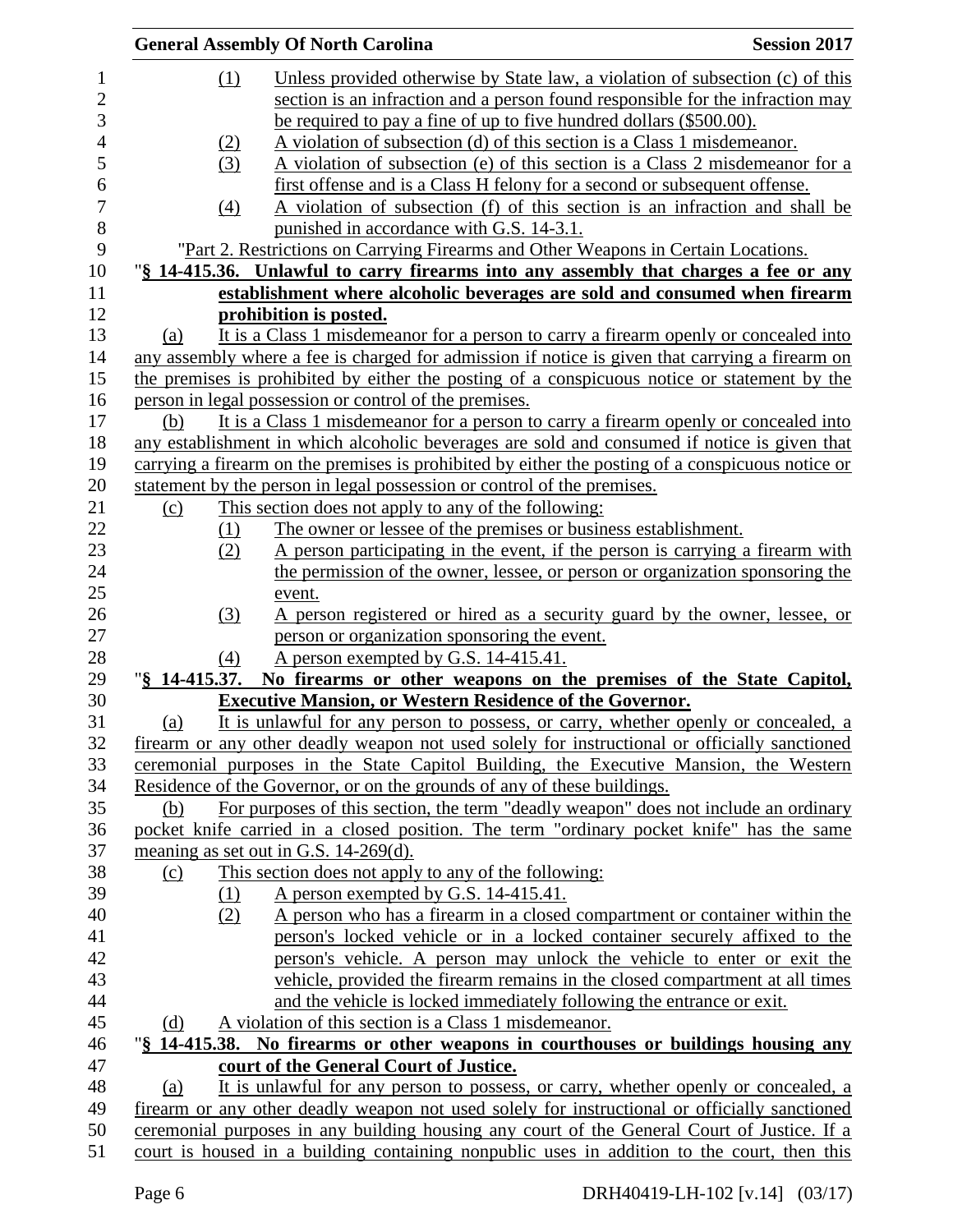|                   | <b>General Assembly Of North Carolina</b>                                                                                                                | <b>Session 2017</b> |
|-------------------|----------------------------------------------------------------------------------------------------------------------------------------------------------|---------------------|
|                   | prohibition shall apply only to that portion of the building used for court purposes while the                                                           |                     |
|                   | building is being used for court purposes.                                                                                                               |                     |
| (b)               | This section shall not apply to any of the following:                                                                                                    |                     |
| <u>(1)</u>        | Any person exempted by G.S. 14-415.41.                                                                                                                   |                     |
| (2)               | Any person in a building housing a court of the General Court of Justice in                                                                              |                     |
|                   | possession of a weapon for evidentiary purposes, to deliver it to a law                                                                                  |                     |
|                   | enforcement agency, or for purposes of registration.                                                                                                     |                     |
| (3)               | Firearms in a courthouse carried by detention officers employed by and                                                                                   |                     |
|                   | authorized by the sheriff to carry firearms.                                                                                                             |                     |
| (4)               | A person who has a firearm in a closed compartment or container within the                                                                               |                     |
|                   | person's locked vehicle or in a locked container securely affixed to the                                                                                 |                     |
|                   | person's vehicle. A person may unlock the vehicle to enter or exit the vehicle                                                                           |                     |
|                   | provided the firearm remains in the closed compartment at all times and the                                                                              |                     |
|                   | vehicle is locked immediately following the entrance or exit.                                                                                            |                     |
| (c)               | A violation of this section is a Class 1 misdemeanor.                                                                                                    |                     |
|                   | "§ 14-415.39. Firearms and other weapons prohibited at parades, funeral processions,                                                                     |                     |
|                   | picket lines, and certain demonstrations.                                                                                                                |                     |
| (a)               | It is unlawful for any person participating in, affiliated with, or present as a                                                                         |                     |
|                   | spectator at any parade or funeral procession to willfully or intentionally possess or have                                                              |                     |
|                   | immediate access to a firearm or any other dangerous weapon if notice is given that carrying a                                                           |                     |
|                   | firearm on the premises is prohibited by either the posting of a conspicuous notice or statement                                                         |                     |
|                   | by the person in legal possession or control of the premises. It shall be presumed that any rifle                                                        |                     |
|                   | or gun carried on a rack in a pickup truck at a holiday parade or in a funeral procession does not                                                       |                     |
|                   | violate this subsection. A violation of this subsection is a Class 1 misdemeanor.                                                                        |                     |
| (b)               | It is unlawful for any person participating in, affiliated with, or present as a                                                                         |                     |
|                   | spectator at any picket line or demonstration upon any private health care facility or upon any                                                          |                     |
|                   | public place owned or under the control of the State or any of its political subdivisions to                                                             |                     |
|                   | willfully or intentionally possess or have immediate access to a firearm or any other dangerous                                                          |                     |
|                   | weapon. A violation of this subsection is a Class 1 misdemeanor.                                                                                         |                     |
| (c)               | For the purposes of this section the term "dangerous weapon" shall include those                                                                         |                     |
|                   | weapons specified in G.S. 14-269, 14-269.2, 14-284.1, or 14-288.8 or any other object capable                                                            |                     |
|                   | of inflicting serious bodily injury or death when used as a weapon.                                                                                      |                     |
| (d)               | The provisions of this section shall not apply to any of the following:                                                                                  |                     |
| (1)               | Any person exempted by G.S. 14-415.41.                                                                                                                   |                     |
| (2)               | Any person authorized by State or federal law to carry dangerous weapons in                                                                              |                     |
|                   | the performance of his or her duties.                                                                                                                    |                     |
| (3)               | Any person who obtains a permit to carry a dangerous weapon at a parade,<br>funeral procession, picket line, or demonstration from the sheriff or police |                     |
|                   |                                                                                                                                                          |                     |
|                   | chief, whichever is appropriate, of the locality where the parade, funeral<br>procession, picket line, or demonstration is to take place.                |                     |
|                   | "§ 14-415.40. Unlawful to carry a concealed handgun into certain areas.                                                                                  |                     |
| (a)               | It is unlawful to carry a concealed handgun into the following areas unless provided                                                                     |                     |
| otherwise by law: |                                                                                                                                                          |                     |
| (1)               | In an area prohibited by rule adopted under G.S. 120-32.1.                                                                                               |                     |
| (2)               | In any area prohibited by 18 U.S.C. § 922 or any other federal law.                                                                                      |                     |
| (3)               | In a law enforcement or correctional facility.                                                                                                           |                     |
| (b)               | This section does not apply to any person exempted by G.S. 14-415.41.                                                                                    |                     |
| (c)               | A violation of this section is a Class 1 misdemeanor.                                                                                                    |                     |
|                   | "\\$\\ 14-415.41. Exceptions to statutes restricting concealed carry.                                                                                    |                     |
|                   | The provisions of G.S. 14-415.36, 14-415.37, 14-415.38, 14-415.39, and 14-415.40 do not                                                                  |                     |
|                   | apply to any of the following:                                                                                                                           |                     |
|                   |                                                                                                                                                          |                     |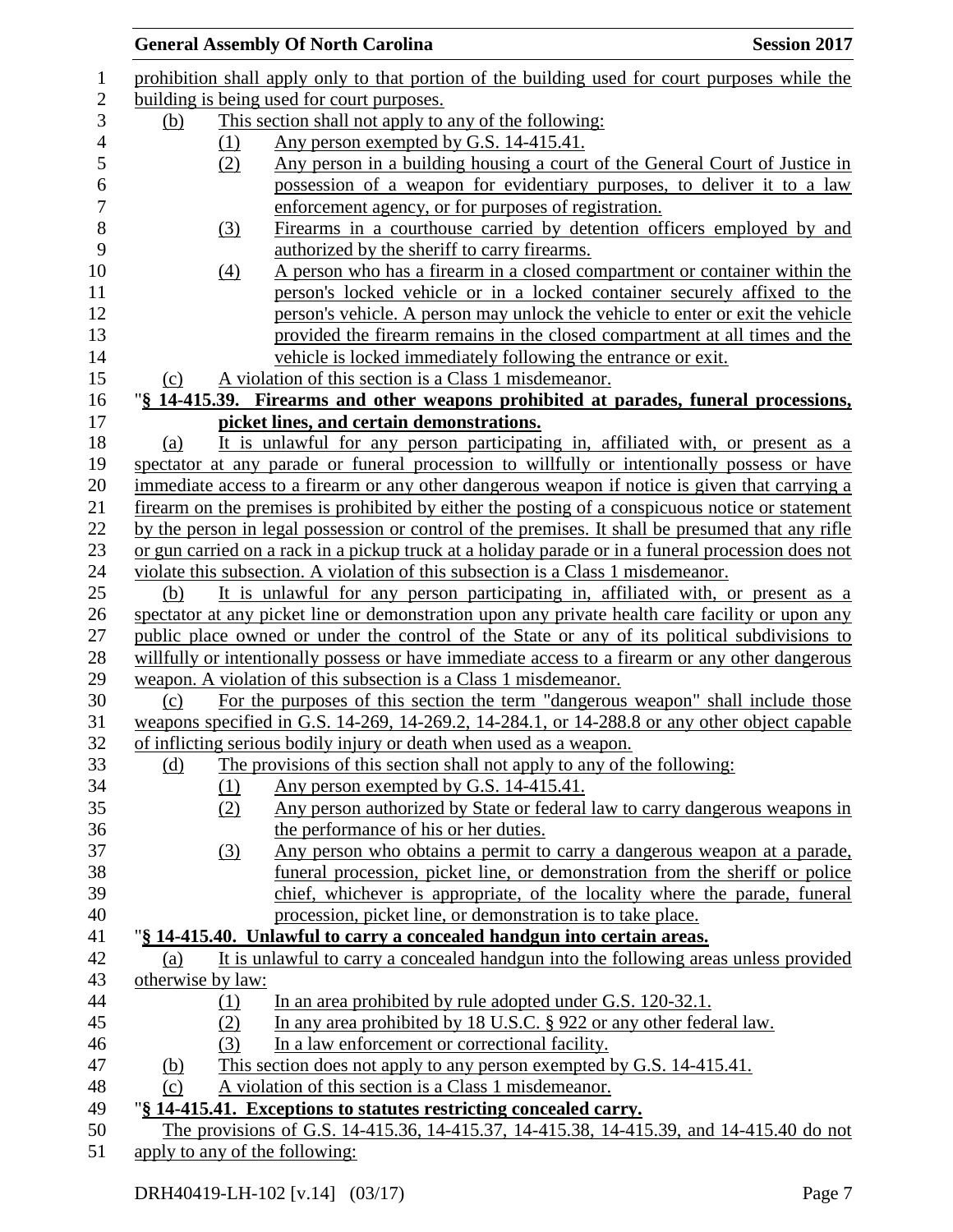|                   | <b>Session 2017</b><br><b>General Assembly Of North Carolina</b>                      |
|-------------------|---------------------------------------------------------------------------------------|
| (1)               | Officers and enlisted personnel of the Armed Forces of the United States              |
|                   | when in discharge of their official duties as such and acting under orders            |
|                   | requiring them to carry arms and weapons.                                             |
|                   | Civil and law enforcement officers of the United States.                              |
| (2)<br>(3)        | Officers and soldiers of the militia and the National Guard when called into          |
|                   |                                                                                       |
|                   | actual service.                                                                       |
| (4)               | A member of the North Carolina National Guard who has been designated in              |
|                   | writing by the Adjutant General, State of North Carolina, and is acting in the        |
|                   | discharge of his or her official duties.                                              |
| (5)               | Officers of the State, or of any county, city, town, or company police agency         |
|                   | charged with the execution of the laws of the State, when acting in the               |
|                   | discharge of their official duties.                                                   |
| $\underline{(6)}$ | Any person who is a district attorney, an assistant district attorney, or an          |
|                   | investigator employed by the office of a district attorney in this State. The         |
|                   | district attorney, assistant district attorney, or investigator shall secure the      |
|                   | weapon in a locked compartment when the weapon is not on the person of                |
|                   | attorney, assistant district attorney, or investigator.<br>the<br>district            |
|                   | Notwithstanding the provisions of this subsection, a district attorney may            |
|                   | carry a concealed weapon while in a courtroom.                                        |
| (7)               | Any person who is a qualified retired law enforcement officer as defined in           |
|                   | G.S. 14-415.10.                                                                       |
| (8)               | Detention personnel or correctional officers employed by the State or a unit          |
|                   | of local government who park a vehicle in a space that is authorized for their        |
|                   | use in the course of their duties may transport a firearm to the parking space        |
|                   | and store that firearm in the vehicle parked in the parking space, provided           |
|                   | that (i) the firearm is in a closed compartment or container within the locked        |
|                   | vehicle or (ii) the firearm is in a locked container securely affixed to the          |
|                   | vehicle.                                                                              |
| (9)               | Any person who is a North Carolina district court judge, North Carolina               |
|                   | superior court judge, or a North Carolina magistrate. The judge or magistrate         |
|                   | shall secure the weapon in a locked compartment when the weapon is not on             |
|                   | the person of the judge or magistrate.                                                |
| (10)              | Any person who is serving as a clerk of court or as a register of deeds in this       |
|                   | State. The clerk of court or register of deeds shall secure the weapon in a           |
|                   | locked compartment when the weapon is not on the person of the clerk of               |
|                   | court or register of deeds. This subdivision does not apply to assistants,            |
|                   | deputies, or other employees of the clerk of court or register of deeds.              |
| (11)              | Sworn law enforcement officers.                                                       |
| (12)              | State probation or parole certified officers, when off-duty.                          |
| (13)              | A person employed by the Department of Public Safety who has been                     |
|                   | designated in writing by the Secretary of the Department and has in the               |
|                   | person's possession written proof of the designation by the Secretary of the          |
|                   | Department.                                                                           |
| (14)              | Any person who is an administrative law judge described in Article 60 of              |
|                   | Chapter 7A of the General Statutes.                                                   |
| (15)              | State correctional officers, when off-duty; however, the correctional officer         |
|                   | must meet the firearms training standards of the Division of Adult                    |
|                   | Correction of the Department of Public Safety.                                        |
|                   | "§ 14-415.42. Carrying handgun on premises of State-owned rest areas and within State |
|                   | Parks System.                                                                         |
|                   |                                                                                       |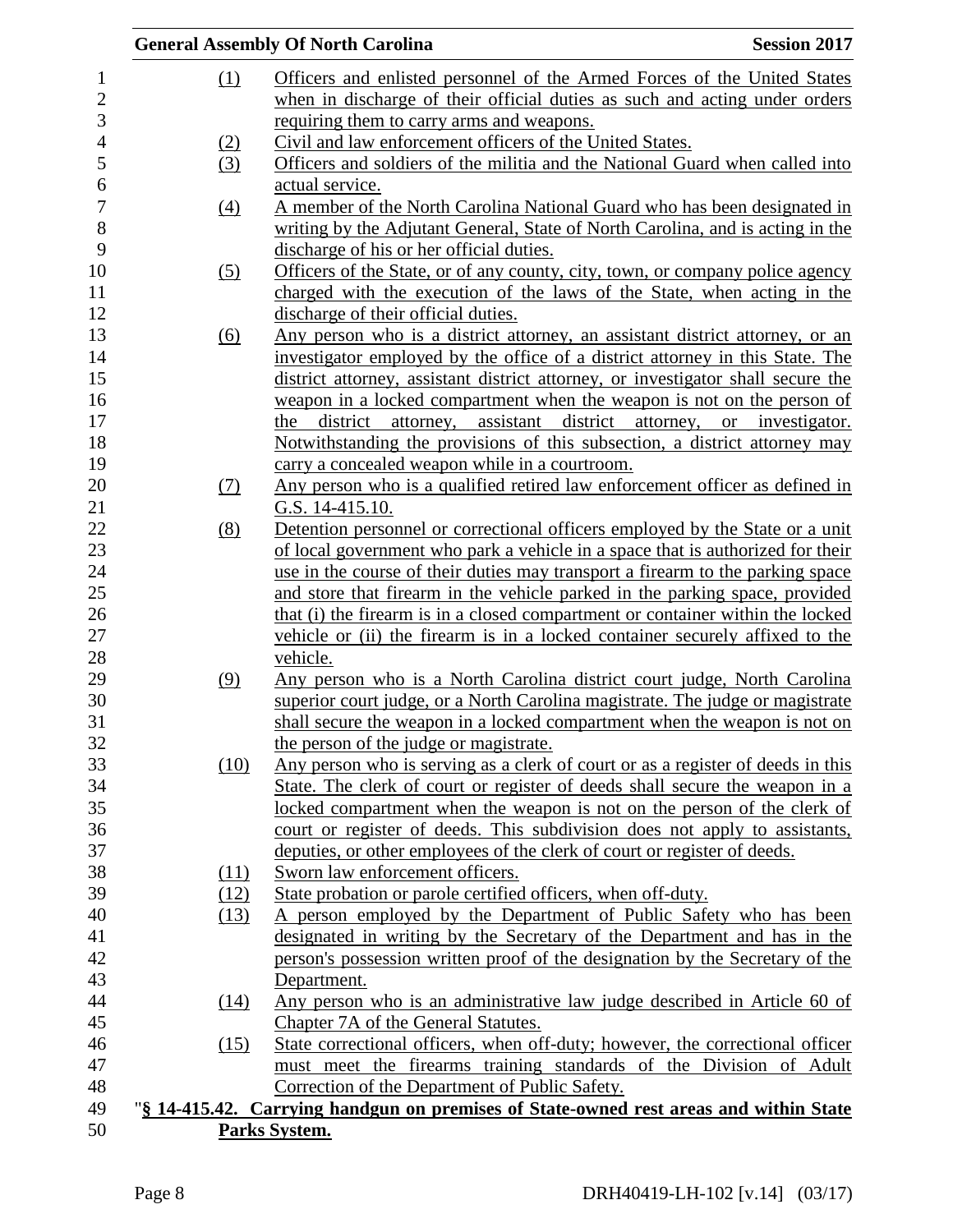|                |     |      | <b>General Assembly Of North Carolina</b>                                                           | <b>Session 2017</b> |
|----------------|-----|------|-----------------------------------------------------------------------------------------------------|---------------------|
| 1              | (a) |      | <u>Any person who can legally carry a handgun under G.S. 14-415.35 may carry any</u>                |                     |
| $\mathbf{2}$   |     |      | firearm openly or concealed at any State-owned rest area, at any State-owned rest stop along        |                     |
| $\mathfrak{Z}$ |     |      | the highways, and at any State-owned hunting and fishing reservation.                               |                     |
| $\overline{4}$ | (b) |      | Any person who can legally carry a handgun under G.S. 14-415.35 may carry a                         |                     |
| 5              |     |      | handgun, openly or concealed, on the grounds or waters of a park within the State Parks System      |                     |
| 6              |     |      | as defined in G.S. 143B-135.44."                                                                    |                     |
| $\overline{7}$ |     |      | <b>SECTION 4.</b> G.S. 14-269.1 reads as rewritten:                                                 |                     |
| $8\,$          |     |      | "§ 14-269.1. Confiscation and disposition of deadly weapons.                                        |                     |
| 9              |     |      | Upon conviction of any person for violation of G.S. 14-269, G.S. 14-415.35, G.S. 14-269.7,          |                     |
| 10             |     |      | or any other offense involving the use of a deadly weapon of a type referred to in G.S. 14-269,     |                     |
| 11             |     |      | firearm or other deadly weapon, the firearm or other deadly weapon with reference to which the      |                     |
| 12             |     |      | defendant shall have been convicted shall be ordered confiscated and disposed of by the             |                     |
| 13             |     |      | presiding judge at the trial in one of the following ways in the discretion of the presiding judge. |                     |
| 14             |     |      |                                                                                                     |                     |
| 15             |     |      | <b>SECTION 5.</b> G.S. 14-269.2 reads as rewritten:                                                 |                     |
| 16             |     |      | "§ 14-269.2. Weapons on campus or other educational property.                                       |                     |
| 17             |     |      |                                                                                                     |                     |
| 18             | (g) |      | This section shall not apply to any of the following:                                               |                     |
| 19             |     | (1)  | A weapon used solely for educational or school-sanctioned ceremonial                                |                     |
| 20             |     |      | purposes, or used in a school-approved program conducted under the                                  |                     |
| 21             |     |      | supervision of an adult whose supervision has been approved by the school                           |                     |
| 22             |     |      | authority.                                                                                          |                     |
| 23             |     | (1a) | A person exempted by the provisions of G.S. 14-269(b). of G.S. 14-415.41.                           |                     |
| 24             |     | (2)  | Firefighters, emergency service personnel, North Carolina Forest Service                            |                     |
| 25             |     |      | personnel, detention officers employed by and authorized by the sheriff to                          |                     |
| 26             |     |      | carry firearms, and any private police employed by a school, when acting in                         |                     |
| 27             |     |      | the discharge of their official duties.                                                             |                     |
| 28             |     | (3)  | Home schools as defined in G.S. 115C-563(a).                                                        |                     |
| 29             |     | (4)  | Weapons used for hunting purposes on the Howell Woods Nature Center                                 |                     |
| 30             |     |      | property in Johnston County owned by Johnston Community College when                                |                     |
| 31             |     |      | used with the written permission of Johnston Community College or for                               |                     |
| 32             |     |      | hunting purposes on other educational property when used with the written                           |                     |
| 33             |     |      | permission of the governing body of the school that controls the educational                        |                     |
| 34             |     |      | property.                                                                                           |                     |
| 35             |     | (5)  | A person registered under Chapter 74C of the General Statutes as an armed                           |                     |
| 36             |     |      | armored car service guard or an armed courier service guard when acting in                          |                     |
| 37             |     |      | the discharge of the guard's duties and with the permission of the college or                       |                     |
| 38             |     |      | university.                                                                                         |                     |
| 39             |     | (6)  | A person registered under Chapter 74C of the General Statutes as an armed                           |                     |
| 40             |     |      | security guard while on the premises of a hospital or health care facility                          |                     |
| 41             |     |      | located on educational property when acting in the discharge of the guard's                         |                     |
| 42             |     |      | duties with the permission of the college or university.                                            |                     |
| 43             |     | (7)  | A volunteer school safety resource officer providing security at a school                           |                     |
| 44             |     |      | pursuant to an agreement as provided in G.S. 115C-47(61) and either                                 |                     |
| 45             |     |      | G.S. 162-26 or G.S. 160A-288.4, provided that the volunteer school safety                           |                     |
| 46             |     |      | resource officer is acting in the discharge of the person's official duties and                     |                     |
| 47             |     |      | is on the educational property of the school that the officer was assigned to                       |                     |
| 48             |     |      | by the head of the appropriate local law enforcement agency.                                        |                     |
| 49             |     |      |                                                                                                     |                     |
| 50             | (i) |      | The provisions of this section shall not apply to an employee of an institution of                  |                     |
| 51             |     |      | higher education as defined in G.S. 116-143.1 or a nonpublic post-secondary educational             |                     |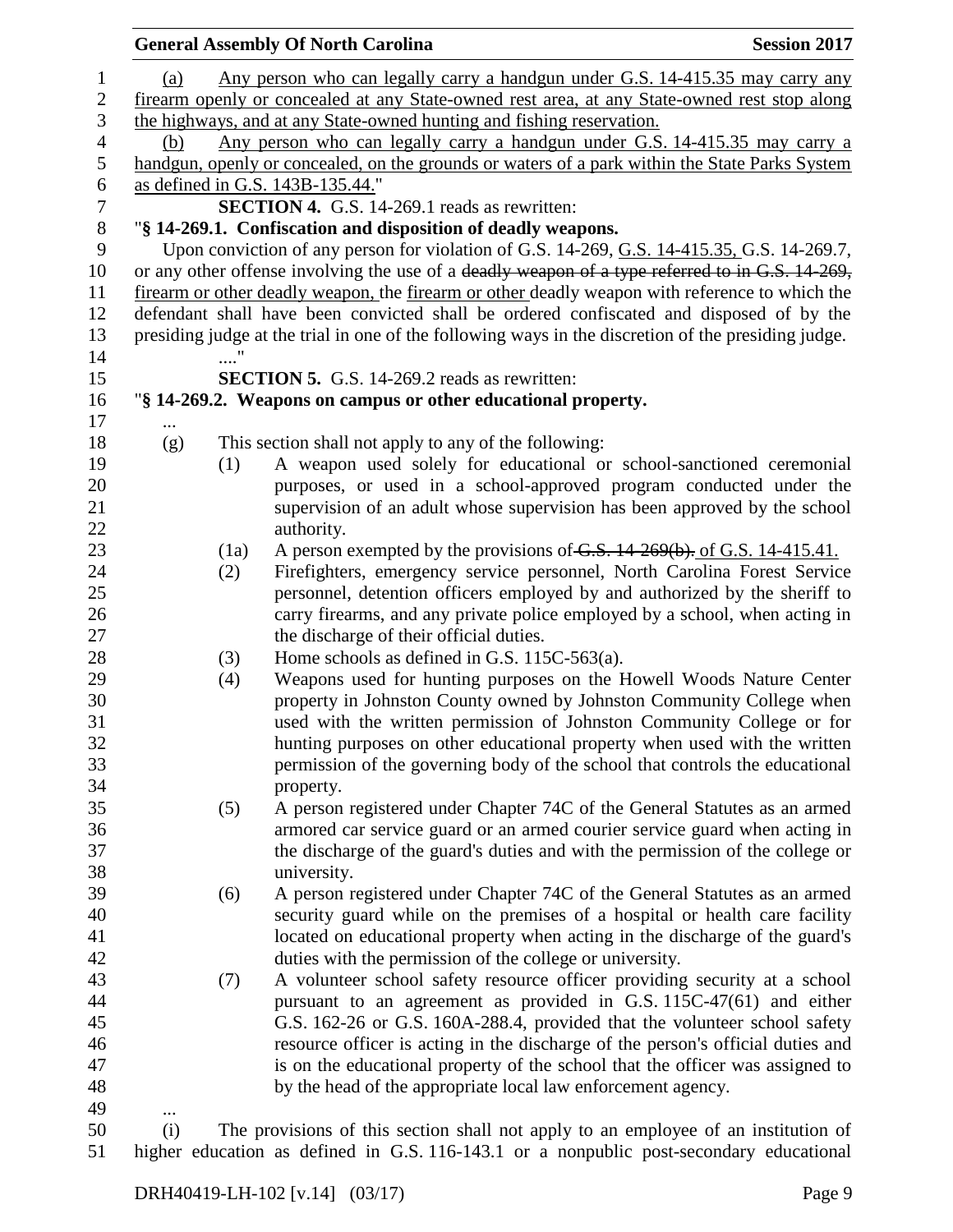|     | <b>General Assembly Of North Carolina</b>                                                     | <b>Session 2017</b> |
|-----|-----------------------------------------------------------------------------------------------|---------------------|
|     | institution who resides on the campus of the institution at which the person is employed when |                     |
|     | all of the following criteria are met:                                                        |                     |
| (1) | The employee's residence is a detached, single-family dwelling in which                       |                     |
|     | only the employee and the employee's immediate family reside.                                 |                     |
| (2) | The institution is either:                                                                    |                     |
|     | An institution of higher education as defined by G.S. 116-143.1.<br>a.                        |                     |
|     | b.                                                                                            |                     |
|     | A nonpublic post-secondary educational institution that has not                               |                     |
|     | specifically prohibited the possession of a handgun pursuant to this                          |                     |
|     | subsection.                                                                                   |                     |
| (3) | The weapon is a handgun.                                                                      |                     |
| (4) | The handgun is possessed in one of the following manners as appropriate:                      |                     |
|     | If the employee has a concealed handgun permit that is valid under<br>$\theta$ .              |                     |
|     | Article 54B of this Chapter, or who is exempt from obtaining a                                |                     |
|     | permit pursuant to that Article, the handgun may be The handgun is                            |                     |
|     | on the premises of the employee's residence or in a closed                                    |                     |
|     | compartment or container within the employee's locked vehicle that                            |                     |
|     | is located in a parking area of the educational property of the                               |                     |
|     | institution at which the person is employed and resides. Except for                           |                     |
|     | direct transfer between the residence and the vehicle, the handgun                            |                     |
|     | must remain at all times either on the premises of the employee's                             |                     |
|     | residence or in the closed compartment of the employee's locked                               |                     |
|     | vehicle. The employee may unlock the vehicle to enter or exit, but                            |                     |
|     | must lock the vehicle immediately following the entrance or exit if                           |                     |
|     | the handgun is in the vehicle.                                                                |                     |
|     | If the employee is not authorized to carry a concealed handgun<br>b.                          |                     |
|     | pursuant to Article 54B of this Chapter, the handgun may be on the                            |                     |
|     | premises of the employee's residence, and may only be in the                                  |                     |
|     | employee's vehicle when the vehicle is occupied by the employee                               |                     |
|     | and the employee is immediately leaving the campus or is driving                              |                     |
|     | directly to their residence from off campus. The employee may                                 |                     |
|     | possess the handgun on the employee's person outside the premises                             |                     |
|     | of the employee's residence when making a direct transfer of the                              |                     |
|     | handgun from the residence to the employee's vehicle when the                                 |                     |
|     | employee is immediately leaving the campus or from the employee's                             |                     |
|     | vehicle to the residence when the employee is arriving at the                                 |                     |
|     | residence from off campus.                                                                    |                     |
| (i) | The provisions of this section shall not apply to an employee of a public or                  |                     |
|     | nonpublic school who resides on the campus of the school at which the person is employed      |                     |
|     | when all of the following criteria are met:                                                   |                     |
| (1) | The employee's residence is a detached, single-family dwelling in which                       |                     |
|     | only the employee and the employee's immediate family reside.                                 |                     |
| (2) | The school is either:                                                                         |                     |
|     | A public school which provides residential housing for enrolled<br>a.                         |                     |
|     | students.                                                                                     |                     |
|     | b.<br>A nonpublic school which provides residential housing for enrolled                      |                     |
|     | students and has not specifically prohibited the possession of a                              |                     |
|     | handgun pursuant to this subsection.                                                          |                     |
| (3) | The weapon is a handgun.                                                                      |                     |
| (4) | The handgun is possessed in one of the following manners as appropriate:                      |                     |
|     | If the employee has a concealed handgun permit that is valid under<br>a.                      |                     |
|     | Article 54B of this Chapter, or who is exempt from obtaining a                                |                     |
|     |                                                                                               |                     |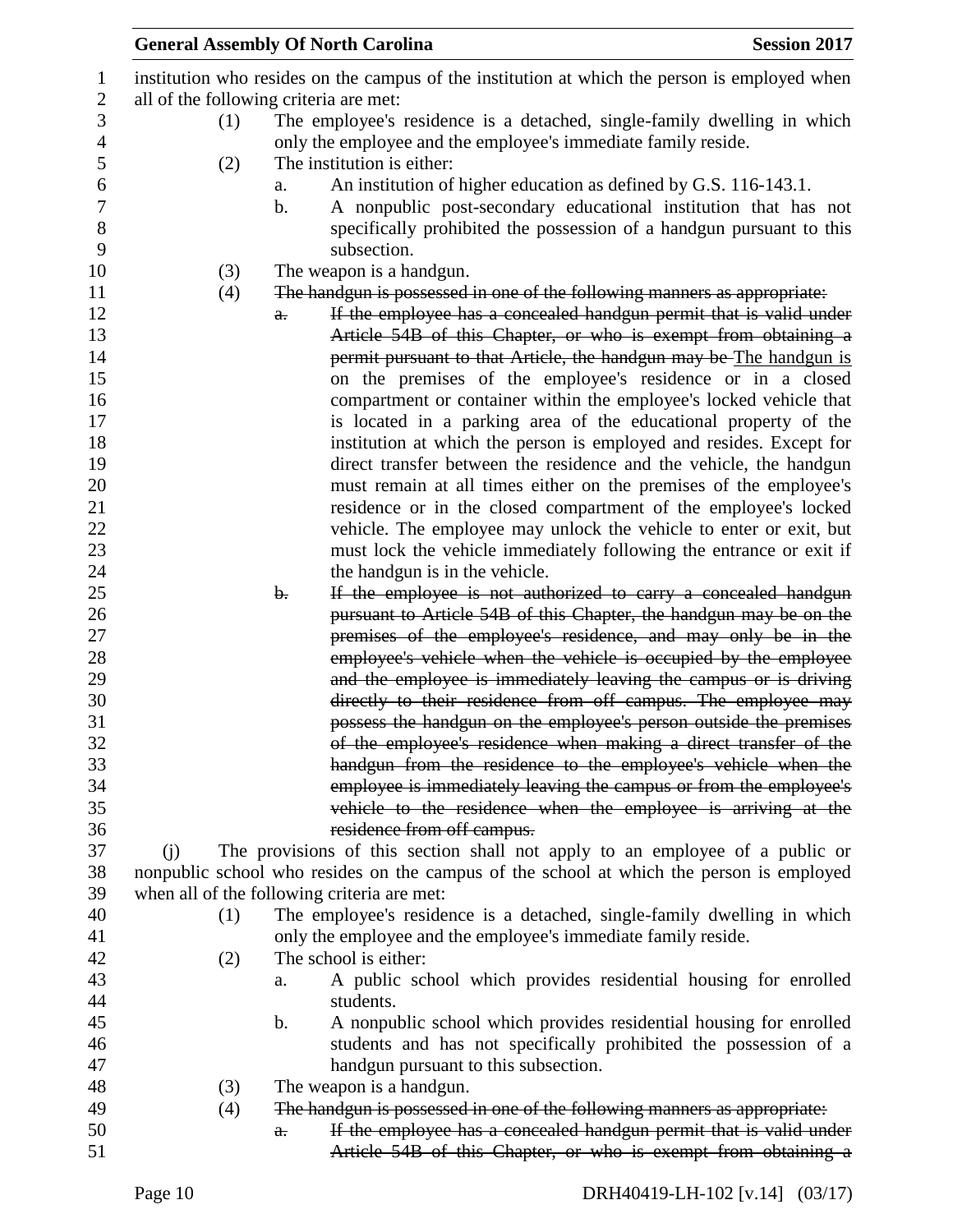|                               | <b>General Assembly Of North Carolina</b>                                                                                                                                                                           | <b>Session 2017</b> |
|-------------------------------|---------------------------------------------------------------------------------------------------------------------------------------------------------------------------------------------------------------------|---------------------|
|                               | permit pursuant to that Article, the handgun may be-The handgun is                                                                                                                                                  |                     |
|                               | on the premises of the employee's residence or in a closed<br>compartment or container within the employee's locked vehicle that<br>is located in a parking area of the educational property of the school          |                     |
|                               | at which the person is employed and resides. Except for direct<br>transfer between the residence and the vehicle, the handgun must                                                                                  |                     |
|                               | remain at all times either on the premises of the employee's residence<br>or in the closed compartment of the employee's locked vehicle. The<br>employee may unlock the vehicle to enter or exit, but must lock the |                     |
|                               | vehicle immediately following the entrance or exit if the handgun is<br>in the vehicle.                                                                                                                             |                     |
|                               | If the employee is not authorized to carry a concealed handgun<br>b.                                                                                                                                                |                     |
|                               | pursuant to Article 54B of this Chapter, the handgun may be on the<br>premises of the employee's residence, and may only be in the                                                                                  |                     |
|                               | employee's vehicle when the vehicle is occupied by the employee<br>and the employee is immediately leaving the campus or is driving                                                                                 |                     |
|                               | directly to their residence from off campus. The employee may                                                                                                                                                       |                     |
|                               | possess the handgun on the employee's person outside the premises                                                                                                                                                   |                     |
|                               | of the employee's residence when making a direct transfer of the                                                                                                                                                    |                     |
|                               | handgun from the residence to the employee's vehicle when the                                                                                                                                                       |                     |
|                               | employee is immediately leaving the campus or from the employee's                                                                                                                                                   |                     |
|                               | vehicle to the residence when the employee is arriving at the                                                                                                                                                       |                     |
| (k)                           | residence from off campus.<br>The provisions of this section shall not apply to a person who has a concealed                                                                                                        |                     |
|                               | handgun permit that is valid under Article 54B of this Chapter, or who is exempt from                                                                                                                               |                     |
|                               | obtaining a permit pursuant to that Article, if when any of the following conditions are met:                                                                                                                       |                     |
|                               | The person has a handgun in a closed compartment or container within the<br>(1)                                                                                                                                     |                     |
|                               | person's locked vehicle or in a locked container securely affixed to the                                                                                                                                            |                     |
|                               | person's vehicle and only unlocks the vehicle to enter or exit the vehicle                                                                                                                                          |                     |
|                               | while the firearm remains in the closed compartment at all times and                                                                                                                                                |                     |
|                               | immediately locks the vehicle following the entrance or exit.                                                                                                                                                       |                     |
|                               | The person has a handgun concealed on the person and the person remains in<br>(2)                                                                                                                                   |                     |
|                               | the locked vehicle and only unlocks the vehicle to allow the entrance or exit                                                                                                                                       |                     |
|                               | of another person.<br>(3)<br>The person is within a locked vehicle and removes the handgun from                                                                                                                     |                     |
|                               | concealment only for the amount of time reasonably necessary to do either                                                                                                                                           |                     |
|                               | of the following:                                                                                                                                                                                                   |                     |
|                               | Move the handgun from concealment on the person to a closed<br>a.                                                                                                                                                   |                     |
|                               | compartment or container within the vehicle.                                                                                                                                                                        |                     |
|                               | Move the handgun from within a closed compartment or container<br>b.                                                                                                                                                |                     |
|                               | within the vehicle to concealment on the person.                                                                                                                                                                    |                     |
| $^{\prime\prime}$<br>$\cdots$ |                                                                                                                                                                                                                     |                     |
|                               | <b>SECTION 6.</b> G.S. 14-288.8(b) $(1)$ reads as rewritten:                                                                                                                                                        |                     |
|                               | "§ 14-288.8. Manufacture, assembly, possession, storage, transportation, sale, purchase,                                                                                                                            |                     |
|                               | delivery, or acquisition of weapon of mass death and destruction; exceptions.                                                                                                                                       |                     |
| $\cdots$                      |                                                                                                                                                                                                                     |                     |
| (b)                           | This section does not apply to any of the following:<br>Persons exempted from the provisions of G.S. 14-269-listed as exceptions<br>(1)                                                                             |                     |
|                               | under G.S. 14-415.41 with respect to any activities lawfully engaged in                                                                                                                                             |                     |
|                               | while carrying out their duties."                                                                                                                                                                                   |                     |
|                               | <b>SECTION 7.</b> G.S. 14-401.24 reads as rewritten:                                                                                                                                                                |                     |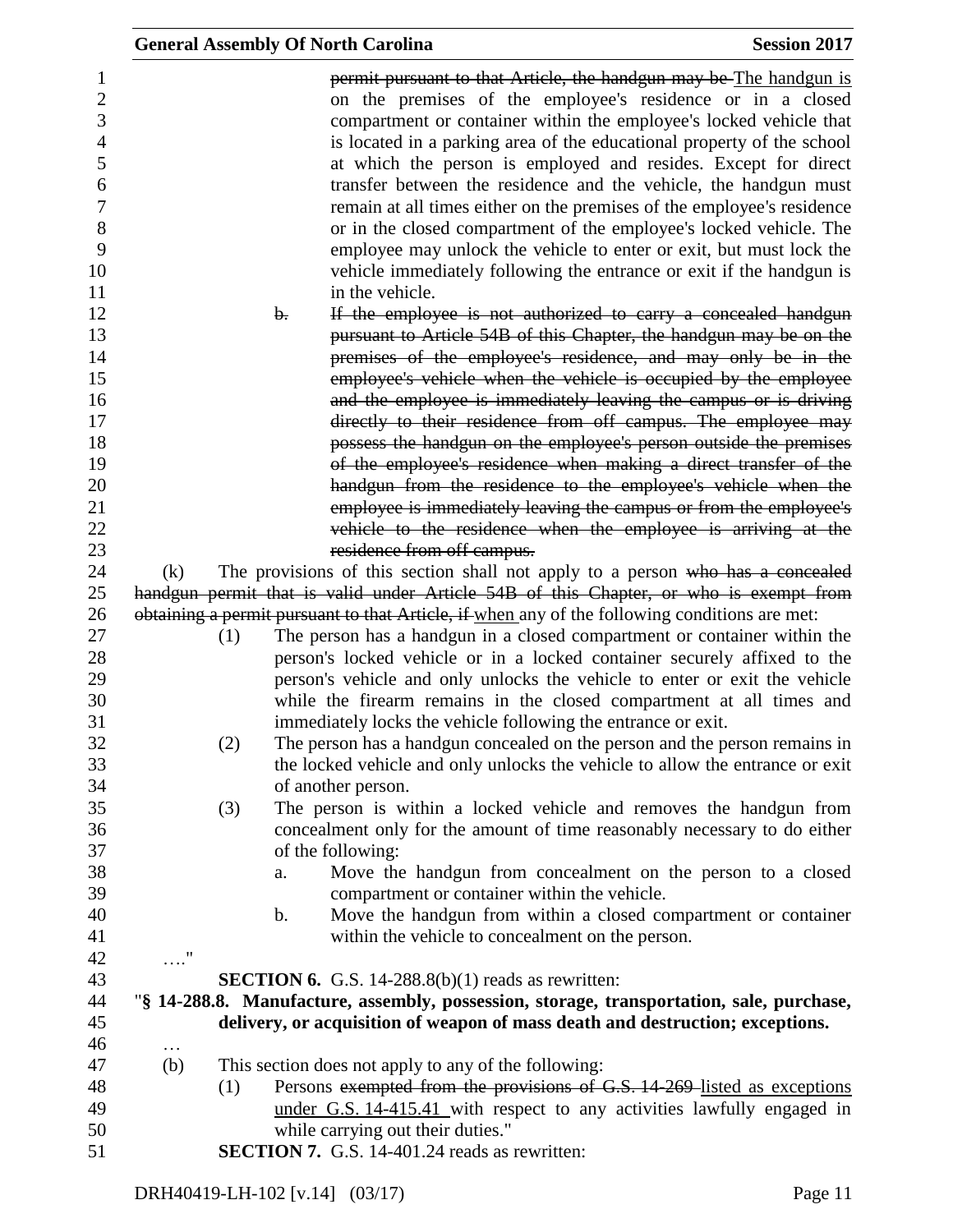| "§ 14-401.24. Unlawful possession and use of unmanned aircraft systems.<br>The following definitions apply to this section:<br>(c)<br>Weapon. – Those weapons specified in G.S. 14-269, 14-269.2, 14-284.1, or<br>(5)<br>14-288.8-14-288.8, firearms, and any other object capable of inflicting<br>serious bodily injury or death when used as a weapon.<br>$\ldots$ "<br><b>SECTION 8.</b> G.S. 14-409.40 reads as rewritten:<br>"§ 14-409.40. Statewide uniformity of local regulation.<br>Nothing contained in this section prohibits municipalities or counties from<br>(f)<br>application of their authority under G.S. 153A-129, 160A-189, 14-269, 14-269.2, 14-269.3,<br>14-269.4, 14-277.2, 14-415.11, 14-415.23, 14-415.35, 14-415.36, 14-415.38, or 14-415.39,<br>including prohibiting the possession of firearms in public-owned buildings, on the grounds or<br>parking areas of those buildings, or in public parks or recreation areas, except nothing in this<br>subsection shall prohibit a person from storing a firearm within a motor vehicle while the<br>vehicle is on these grounds or areas. Nothing contained in this section prohibits municipalities<br>or counties from exercising powers provided by law in states of emergency declared under<br>Article 1A of Chapter 166A of the General Statutes.<br>$\ldots$ "<br><b>SECTION 9.</b> G.S. 14-415.4 reads as rewritten:<br>"§ 14-415.4. Restoration of firearms rights.<br>.<br>Disqualifiers Requiring Denial of Petition. - The court shall deny the petition to<br>(e)<br>restore the firearms rights of any petitioner if the court finds any of the following:<br>The petitioner is ineligible to purchase, own, possess, or have in the person's<br>(1)<br>custody, care, or control a firearm under the provisions of any law in North |
|--------------------------------------------------------------------------------------------------------------------------------------------------------------------------------------------------------------------------------------------------------------------------------------------------------------------------------------------------------------------------------------------------------------------------------------------------------------------------------------------------------------------------------------------------------------------------------------------------------------------------------------------------------------------------------------------------------------------------------------------------------------------------------------------------------------------------------------------------------------------------------------------------------------------------------------------------------------------------------------------------------------------------------------------------------------------------------------------------------------------------------------------------------------------------------------------------------------------------------------------------------------------------------------------------------------------------------------------------------------------------------------------------------------------------------------------------------------------------------------------------------------------------------------------------------------------------------------------------------------------------------------------------------------------------------------------------------------------------------------------------------------------------------------------------------------------------------|
|                                                                                                                                                                                                                                                                                                                                                                                                                                                                                                                                                                                                                                                                                                                                                                                                                                                                                                                                                                                                                                                                                                                                                                                                                                                                                                                                                                                                                                                                                                                                                                                                                                                                                                                                                                                                                                |
|                                                                                                                                                                                                                                                                                                                                                                                                                                                                                                                                                                                                                                                                                                                                                                                                                                                                                                                                                                                                                                                                                                                                                                                                                                                                                                                                                                                                                                                                                                                                                                                                                                                                                                                                                                                                                                |
|                                                                                                                                                                                                                                                                                                                                                                                                                                                                                                                                                                                                                                                                                                                                                                                                                                                                                                                                                                                                                                                                                                                                                                                                                                                                                                                                                                                                                                                                                                                                                                                                                                                                                                                                                                                                                                |
|                                                                                                                                                                                                                                                                                                                                                                                                                                                                                                                                                                                                                                                                                                                                                                                                                                                                                                                                                                                                                                                                                                                                                                                                                                                                                                                                                                                                                                                                                                                                                                                                                                                                                                                                                                                                                                |
|                                                                                                                                                                                                                                                                                                                                                                                                                                                                                                                                                                                                                                                                                                                                                                                                                                                                                                                                                                                                                                                                                                                                                                                                                                                                                                                                                                                                                                                                                                                                                                                                                                                                                                                                                                                                                                |
|                                                                                                                                                                                                                                                                                                                                                                                                                                                                                                                                                                                                                                                                                                                                                                                                                                                                                                                                                                                                                                                                                                                                                                                                                                                                                                                                                                                                                                                                                                                                                                                                                                                                                                                                                                                                                                |
|                                                                                                                                                                                                                                                                                                                                                                                                                                                                                                                                                                                                                                                                                                                                                                                                                                                                                                                                                                                                                                                                                                                                                                                                                                                                                                                                                                                                                                                                                                                                                                                                                                                                                                                                                                                                                                |
|                                                                                                                                                                                                                                                                                                                                                                                                                                                                                                                                                                                                                                                                                                                                                                                                                                                                                                                                                                                                                                                                                                                                                                                                                                                                                                                                                                                                                                                                                                                                                                                                                                                                                                                                                                                                                                |
|                                                                                                                                                                                                                                                                                                                                                                                                                                                                                                                                                                                                                                                                                                                                                                                                                                                                                                                                                                                                                                                                                                                                                                                                                                                                                                                                                                                                                                                                                                                                                                                                                                                                                                                                                                                                                                |
|                                                                                                                                                                                                                                                                                                                                                                                                                                                                                                                                                                                                                                                                                                                                                                                                                                                                                                                                                                                                                                                                                                                                                                                                                                                                                                                                                                                                                                                                                                                                                                                                                                                                                                                                                                                                                                |
|                                                                                                                                                                                                                                                                                                                                                                                                                                                                                                                                                                                                                                                                                                                                                                                                                                                                                                                                                                                                                                                                                                                                                                                                                                                                                                                                                                                                                                                                                                                                                                                                                                                                                                                                                                                                                                |
|                                                                                                                                                                                                                                                                                                                                                                                                                                                                                                                                                                                                                                                                                                                                                                                                                                                                                                                                                                                                                                                                                                                                                                                                                                                                                                                                                                                                                                                                                                                                                                                                                                                                                                                                                                                                                                |
|                                                                                                                                                                                                                                                                                                                                                                                                                                                                                                                                                                                                                                                                                                                                                                                                                                                                                                                                                                                                                                                                                                                                                                                                                                                                                                                                                                                                                                                                                                                                                                                                                                                                                                                                                                                                                                |
|                                                                                                                                                                                                                                                                                                                                                                                                                                                                                                                                                                                                                                                                                                                                                                                                                                                                                                                                                                                                                                                                                                                                                                                                                                                                                                                                                                                                                                                                                                                                                                                                                                                                                                                                                                                                                                |
|                                                                                                                                                                                                                                                                                                                                                                                                                                                                                                                                                                                                                                                                                                                                                                                                                                                                                                                                                                                                                                                                                                                                                                                                                                                                                                                                                                                                                                                                                                                                                                                                                                                                                                                                                                                                                                |
| Carolina other than G.S. 14-415.1.                                                                                                                                                                                                                                                                                                                                                                                                                                                                                                                                                                                                                                                                                                                                                                                                                                                                                                                                                                                                                                                                                                                                                                                                                                                                                                                                                                                                                                                                                                                                                                                                                                                                                                                                                                                             |
| The petitioner is under indictment for a felony or a finding of probable cause<br>(2)                                                                                                                                                                                                                                                                                                                                                                                                                                                                                                                                                                                                                                                                                                                                                                                                                                                                                                                                                                                                                                                                                                                                                                                                                                                                                                                                                                                                                                                                                                                                                                                                                                                                                                                                          |
| exists against the petitioner for a felony.                                                                                                                                                                                                                                                                                                                                                                                                                                                                                                                                                                                                                                                                                                                                                                                                                                                                                                                                                                                                                                                                                                                                                                                                                                                                                                                                                                                                                                                                                                                                                                                                                                                                                                                                                                                    |
| (3)<br>The petitioner is a fugitive from justice.                                                                                                                                                                                                                                                                                                                                                                                                                                                                                                                                                                                                                                                                                                                                                                                                                                                                                                                                                                                                                                                                                                                                                                                                                                                                                                                                                                                                                                                                                                                                                                                                                                                                                                                                                                              |
| The petitioner is an unlawful user of, or addicted to, marijuana, alcohol, or<br>(4)<br>any depressant, stimulant, or narcotic drug, or any other controlled substance<br>as defined in 21 U.S.C. $\S$ 802.                                                                                                                                                                                                                                                                                                                                                                                                                                                                                                                                                                                                                                                                                                                                                                                                                                                                                                                                                                                                                                                                                                                                                                                                                                                                                                                                                                                                                                                                                                                                                                                                                    |
| The petitioner is or has been dishonorably discharged from the Armed<br>(5)                                                                                                                                                                                                                                                                                                                                                                                                                                                                                                                                                                                                                                                                                                                                                                                                                                                                                                                                                                                                                                                                                                                                                                                                                                                                                                                                                                                                                                                                                                                                                                                                                                                                                                                                                    |
| Forces of the United States.                                                                                                                                                                                                                                                                                                                                                                                                                                                                                                                                                                                                                                                                                                                                                                                                                                                                                                                                                                                                                                                                                                                                                                                                                                                                                                                                                                                                                                                                                                                                                                                                                                                                                                                                                                                                   |
| The petitioner is or has been adjudicated guilty of or received a prayer for<br>(6)                                                                                                                                                                                                                                                                                                                                                                                                                                                                                                                                                                                                                                                                                                                                                                                                                                                                                                                                                                                                                                                                                                                                                                                                                                                                                                                                                                                                                                                                                                                                                                                                                                                                                                                                            |
| judgment continued or suspended sentence for one or more crimes of                                                                                                                                                                                                                                                                                                                                                                                                                                                                                                                                                                                                                                                                                                                                                                                                                                                                                                                                                                                                                                                                                                                                                                                                                                                                                                                                                                                                                                                                                                                                                                                                                                                                                                                                                             |
| violence constituting a misdemeanor, including a misdemeanor under Article                                                                                                                                                                                                                                                                                                                                                                                                                                                                                                                                                                                                                                                                                                                                                                                                                                                                                                                                                                                                                                                                                                                                                                                                                                                                                                                                                                                                                                                                                                                                                                                                                                                                                                                                                     |
| 8 of Chapter 14 of the General Statutes, or a misdemeanor under                                                                                                                                                                                                                                                                                                                                                                                                                                                                                                                                                                                                                                                                                                                                                                                                                                                                                                                                                                                                                                                                                                                                                                                                                                                                                                                                                                                                                                                                                                                                                                                                                                                                                                                                                                |
| G.S. 14-225.2, 14-226.1, 14-258.1, 14-269.2, <del>14-269.3, 14-269.4,</del> 14-269.6,                                                                                                                                                                                                                                                                                                                                                                                                                                                                                                                                                                                                                                                                                                                                                                                                                                                                                                                                                                                                                                                                                                                                                                                                                                                                                                                                                                                                                                                                                                                                                                                                                                                                                                                                          |
| 14-276.1, 14-277, 14-277.1, <del>14-277.2, </del> 14-277.3, 14-281.1, 14-283,                                                                                                                                                                                                                                                                                                                                                                                                                                                                                                                                                                                                                                                                                                                                                                                                                                                                                                                                                                                                                                                                                                                                                                                                                                                                                                                                                                                                                                                                                                                                                                                                                                                                                                                                                  |
| 14-288.2, 14-288.4(a)(1) or (2), 14-288.6, 14-288.9, former 14-288.12,                                                                                                                                                                                                                                                                                                                                                                                                                                                                                                                                                                                                                                                                                                                                                                                                                                                                                                                                                                                                                                                                                                                                                                                                                                                                                                                                                                                                                                                                                                                                                                                                                                                                                                                                                         |
| former 14-288.13, former 14-288.14, 14-288.20A, 14-318.2, 14-415.21(b),                                                                                                                                                                                                                                                                                                                                                                                                                                                                                                                                                                                                                                                                                                                                                                                                                                                                                                                                                                                                                                                                                                                                                                                                                                                                                                                                                                                                                                                                                                                                                                                                                                                                                                                                                        |
| or 14-415.26(d), 14-415.36, 14-415.37, 14-415.38, 14-415.39, or a                                                                                                                                                                                                                                                                                                                                                                                                                                                                                                                                                                                                                                                                                                                                                                                                                                                                                                                                                                                                                                                                                                                                                                                                                                                                                                                                                                                                                                                                                                                                                                                                                                                                                                                                                              |
| substantially similar out-of-state or federal offense.<br>Ħ                                                                                                                                                                                                                                                                                                                                                                                                                                                                                                                                                                                                                                                                                                                                                                                                                                                                                                                                                                                                                                                                                                                                                                                                                                                                                                                                                                                                                                                                                                                                                                                                                                                                                                                                                                    |
| <b>SECTION 10.</b> Article 54B of Chapter 14 of the General Statutes is amended by                                                                                                                                                                                                                                                                                                                                                                                                                                                                                                                                                                                                                                                                                                                                                                                                                                                                                                                                                                                                                                                                                                                                                                                                                                                                                                                                                                                                                                                                                                                                                                                                                                                                                                                                             |
| adding a new section to read:                                                                                                                                                                                                                                                                                                                                                                                                                                                                                                                                                                                                                                                                                                                                                                                                                                                                                                                                                                                                                                                                                                                                                                                                                                                                                                                                                                                                                                                                                                                                                                                                                                                                                                                                                                                                  |
| "§ 14-415.10A. Purpose.                                                                                                                                                                                                                                                                                                                                                                                                                                                                                                                                                                                                                                                                                                                                                                                                                                                                                                                                                                                                                                                                                                                                                                                                                                                                                                                                                                                                                                                                                                                                                                                                                                                                                                                                                                                                        |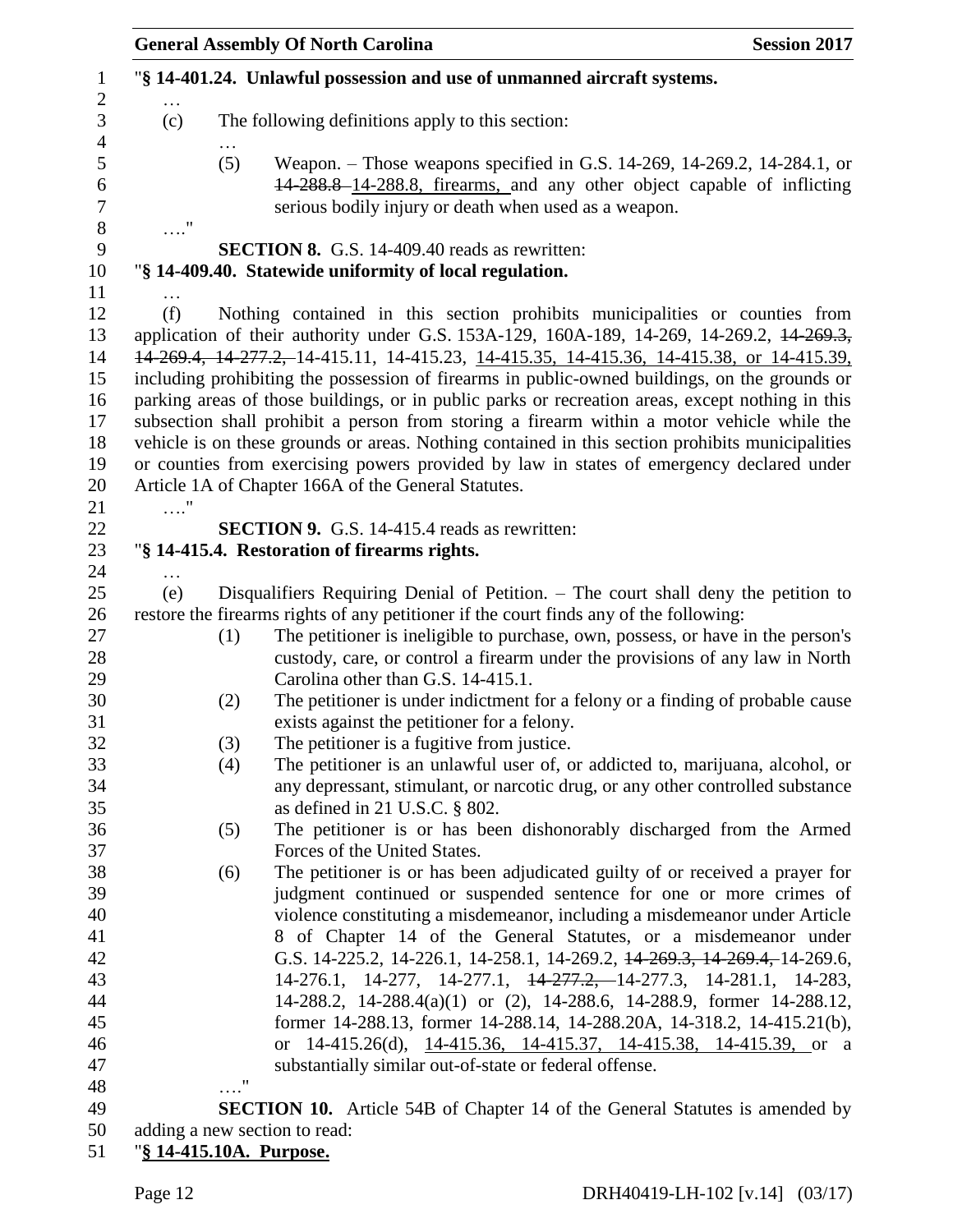## **General Assembly Of North Carolina Session 2017**

| 1              |                                                                                                    |      | While G.S. 14-415.35 makes it lawful to carry a concealed handgun in this State without           |  |  |  |
|----------------|----------------------------------------------------------------------------------------------------|------|---------------------------------------------------------------------------------------------------|--|--|--|
| $\overline{2}$ | obtaining a concealed handgun permit, it is often convenient to have a concealed handgun           |      |                                                                                                   |  |  |  |
| 3              | permit for the purpose of reciprocity when traveling in another state, to make the purchase of a   |      |                                                                                                   |  |  |  |
| $\overline{4}$ | firearm more efficient, or for various other reasons. Therefore, the State of North Carolina shall |      |                                                                                                   |  |  |  |
| 5              |                                                                                                    |      | continue to make a concealed handgun permit available to any person who applies for and is        |  |  |  |
| 6              |                                                                                                    |      | eligible to receive a concealed handgun permit pursuant to this Article."                         |  |  |  |
| 7              |                                                                                                    |      | <b>SECTION 11.</b> G.S. 14-415.11 reads as rewritten:                                             |  |  |  |
| $8\,$          |                                                                                                    |      | "\\$14-415.11. Permit to carry concealed handgun; scope of permit.                                |  |  |  |
| 9              | (a)                                                                                                |      | Any person who has a concealed handgun permit may carry a concealed handgun                       |  |  |  |
| 10             |                                                                                                    |      | unless otherwise specifically prohibited by law. The person shall carry the permit together with  |  |  |  |
| 11             | valid identification whenever the person is carrying a concealed handgun, shall disclose to any    |      |                                                                                                   |  |  |  |
| 12             |                                                                                                    |      | law enforcement officer that the person holds a valid permit and is carrying a concealed          |  |  |  |
| 13             |                                                                                                    |      | handgun when approached or addressed by the officer, and shall display both the permit and the    |  |  |  |
| 14             |                                                                                                    |      | proper identification upon the request of a law enforcement officer. In addition to these         |  |  |  |
| 15             |                                                                                                    |      | requirements, a military permittee whose permit has expired during deployment may carry a         |  |  |  |
| 16             |                                                                                                    |      | concealed handgun during the 90 days following the end of deployment and before the permit        |  |  |  |
| 17             |                                                                                                    |      | is renewed provided the permittee also displays proof of deployment to any law enforcement        |  |  |  |
| 18             | officer.                                                                                           |      |                                                                                                   |  |  |  |
| 19             | (b)                                                                                                |      | The sheriff shall issue a permit to carry a concealed handgun to a person who                     |  |  |  |
| 20             |                                                                                                    |      | qualifies for a permit under G.S. 14-415.12. The permit shall be valid throughout the State for a |  |  |  |
| 21             |                                                                                                    |      | period of five years from the date of issuance.                                                   |  |  |  |
| 22             | (c)                                                                                                |      | Except as provided in G.S. 14-415.27, a permit does not authorize a person to carry               |  |  |  |
| 23             |                                                                                                    |      | a concealed handgun in any of the following:                                                      |  |  |  |
| 24             |                                                                                                    | (1)  | Areas prohibited by G.S. 14-269.2, 14-269.3, and 14-277.2.G.S. 14-269.2,                          |  |  |  |
| 25             |                                                                                                    |      | 14-415.36, and 14-415.39.                                                                         |  |  |  |
| 26             |                                                                                                    | (2)  | Areas prohibited by G.S. 14-269.4, except as allowed under G.S.                                   |  |  |  |
| 27             |                                                                                                    |      | 14-269.4(6). An area prohibited by G.S. 14-415.37, except that a person may                       |  |  |  |
| 28             |                                                                                                    |      | have a concealed handgun if it is in a closed compartment or container                            |  |  |  |
| 29             |                                                                                                    |      | within the person's locked vehicle or in a locked container securely affixed                      |  |  |  |
| 30             |                                                                                                    |      | to the person's vehicle. A person may unlock the vehicle to enter or exit the                     |  |  |  |
| 31             |                                                                                                    |      | vehicle, provided the firearm remains in the closed compartment at all times                      |  |  |  |
| 32             |                                                                                                    |      | and the vehicle is locked immediately following the entrance or exit.                             |  |  |  |
| 33             |                                                                                                    | (2a) | An area prohibited by G.S. 14-415.38, except that a person may have a                             |  |  |  |
| 34             |                                                                                                    |      | concealed handgun if it is in a closed compartment or container within the                        |  |  |  |
| 35             |                                                                                                    |      | person's locked vehicle or in a locked container securely affixed to the                          |  |  |  |
| 36             |                                                                                                    |      | person's vehicle. A person may unlock the vehicle to enter or exit the                            |  |  |  |
| 37             |                                                                                                    |      | vehicle, provided the firearm remains in the closed compartment at all times                      |  |  |  |
| 38             |                                                                                                    |      | and the vehicle is locked immediately following the entrance or exit.                             |  |  |  |
| 39             |                                                                                                    | (3)  | In an area prohibited by rule adopted under G.S. 120-32.1.                                        |  |  |  |
| 40             |                                                                                                    | (4)  | In any area prohibited by 18 U.S.C. § 922 or any other federal law.                               |  |  |  |
| 41             |                                                                                                    | (5)  | In a law enforcement or correctional facility.                                                    |  |  |  |
| 42             |                                                                                                    | (6)  | In a building housing only State or federal offices.                                              |  |  |  |
| 43             |                                                                                                    | (7)  | In an office of the State or federal government that is not located in a                          |  |  |  |
| 44             |                                                                                                    |      | building exclusively occupied by the State or federal government.                                 |  |  |  |
| 45             |                                                                                                    | (8)  | On any private premises where notice that carrying a concealed handgun is                         |  |  |  |
| 46             |                                                                                                    |      | prohibited by the posting of a conspicuous notice or statement by the person                      |  |  |  |
| 47             |                                                                                                    |      | in legal possession or control of the premises.                                                   |  |  |  |
| 48             | (c1)                                                                                               |      | Any person who has a concealed handgun permit may carry a concealed handgun on                    |  |  |  |
| 49             | the grounds or waters of a park within the State Parks System as defined in G.S. 143B-135.44.      |      |                                                                                                   |  |  |  |
| 50             | It shall be unlawful for a person, with or without a permit, to carry a concealed<br>(c2)          |      |                                                                                                   |  |  |  |
| 51             | handgun while consuming alcohol or at any time while the person has remaining in the person's      |      |                                                                                                   |  |  |  |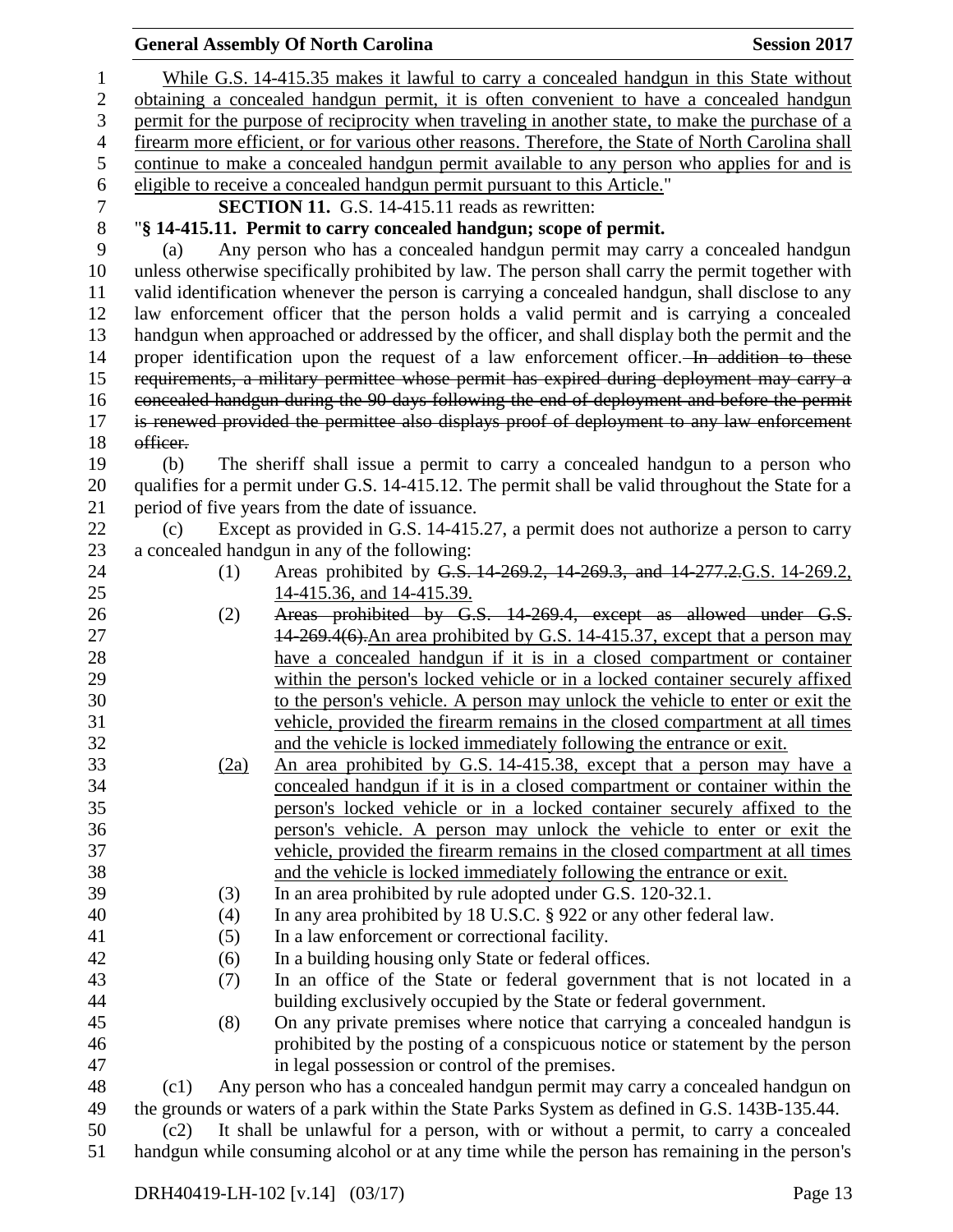| $\mathbf{1}$     |                                                                                               |                    | body any alcohol or in the person's blood a controlled substance previously consumed, but a      |  |  |  |
|------------------|-----------------------------------------------------------------------------------------------|--------------------|--------------------------------------------------------------------------------------------------|--|--|--|
| $\overline{2}$   | person does not violate this condition if a controlled substance in the person's blood was    |                    |                                                                                                  |  |  |  |
| 3                | lawfully obtained and taken in therapeutically appropriate amounts or if the person is on the |                    |                                                                                                  |  |  |  |
| $\overline{4}$   | person's own property.                                                                        |                    |                                                                                                  |  |  |  |
| 5                | (c3)                                                                                          |                    | As provided in G.S. 14-269.4(5), As provided in G.S. 14-415.42, it shall be lawful               |  |  |  |
| $\boldsymbol{6}$ |                                                                                               |                    | for a person to carry any firearm openly, or to carry a concealed handgun with a concealed       |  |  |  |
| $\overline{7}$   |                                                                                               |                    | carry permit, at any State-owned rest area, at any State-owned rest stop along the highways,     |  |  |  |
| $8\,$            |                                                                                               |                    | and at any State-owned hunting and fishing reservation.                                          |  |  |  |
| 9                | (d)                                                                                           |                    | A person who is issued a permit shall notify the sheriff who issued the permit of any            |  |  |  |
| 10               |                                                                                               |                    | change in the person's permanent address within 30 days after the change of address. If a permit |  |  |  |
| 11               |                                                                                               |                    | is lost or destroyed, the person to whom the permit was issued shall notify the sheriff who      |  |  |  |
| 12               |                                                                                               |                    | issued the permit of the loss or destruction of the permit. A person may obtain a duplicate      |  |  |  |
| 13               |                                                                                               |                    | permit by submitting to the sheriff a notarized statement that the permit was lost or destroyed  |  |  |  |
| 14               |                                                                                               |                    | and paying the required duplicate permit fee."                                                   |  |  |  |
| 15               |                                                                                               |                    | SECTION 12. G.S. 14-415.12 reads as rewritten:                                                   |  |  |  |
| 16               |                                                                                               |                    | "§ 14-415.12. Criteria to qualify for the issuance of a permit.                                  |  |  |  |
| 17               | .                                                                                             |                    |                                                                                                  |  |  |  |
| 18               | (b)                                                                                           |                    | The sheriff shall deny a permit to an applicant who:                                             |  |  |  |
| 19               |                                                                                               |                    |                                                                                                  |  |  |  |
| 20               |                                                                                               | (6)                | Is currently, or has been previously adjudicated by a court $\theta$                             |  |  |  |
| 21               |                                                                                               |                    | administratively determined by a governmental agency whose decisions are                         |  |  |  |
| 22               |                                                                                               |                    | subject to judicial review to be, lacking mental capacity or mentally ill. a                     |  |  |  |
| 23               |                                                                                               |                    | danger to self or others due to mental illness or lack of mental capacity.                       |  |  |  |
| 24               |                                                                                               |                    | Receipt of previous consultative services or outpatient treatment alone shall                    |  |  |  |
| 25               |                                                                                               |                    | not disqualify an applicant under this subdivision.                                              |  |  |  |
| 26               |                                                                                               | (7)                | Is or has been discharged from the Armed Forces of the United States under                       |  |  |  |
| 27               |                                                                                               |                    | conditions other than honorable-dishonorably discharged from the Armed                           |  |  |  |
| 28               |                                                                                               |                    | Forces of the United States.                                                                     |  |  |  |
| 29               |                                                                                               | (8)                | Except as provided in subdivision $(8a)$ , $(8b)$ , or $(8c)$ of this section, is or has         |  |  |  |
| 30               |                                                                                               |                    | been adjudicated guilty of or received a prayer for judgment continued or                        |  |  |  |
| 31               |                                                                                               |                    | suspended sentence for one or more crimes of violence constituting a                             |  |  |  |
| 32               |                                                                                               |                    | misdemeanor, including but not limited to, a violation of a misdemeanor                          |  |  |  |
| 33               |                                                                                               |                    | under Article 8 of Chapter 14 of the General Statutes except for a violation                     |  |  |  |
| 34               |                                                                                               |                    | of G.S. 14-33(a), or a violation of a misdemeanor under G.S. $14-226.1$ ,                        |  |  |  |
| 35               |                                                                                               |                    | 4-258.1, 14-269.2, 14-269.3, 14-269.4, 14-415.36, 14-415.37, 14-415.38,                          |  |  |  |
| 36               |                                                                                               |                    | 14-269.6, 14-277, 14-277.1, <del>14-277.2, 14-415.39, 14-283</del> except for a                  |  |  |  |
| 37               |                                                                                               |                    | violation involving fireworks exempted under G.S. 14-414, 14-288.2,                              |  |  |  |
| 38               |                                                                                               |                    | 14-288.4(a)(1), 14-288.6, 14-288.9, former 14-288.12, former 14-288.13,                          |  |  |  |
| 39<br>40         |                                                                                               |                    | former 14-288.14, 14-415.21(b), or 14-415.26(d) within three years prior to                      |  |  |  |
| 41               |                                                                                               | $\pmb{\mathsf{H}}$ | the date on which the application is submitted.                                                  |  |  |  |
| 42               |                                                                                               |                    | <b>SECTION 13.</b> G.S. 14-415.22 is repealed.                                                   |  |  |  |
| 43               |                                                                                               |                    | SECTION 14. G.S. 74E-6 reads as rewritten:                                                       |  |  |  |
| 44               |                                                                                               |                    | "§ 74E-6. Oaths, powers, and authority of company police officers.                               |  |  |  |
| 45               |                                                                                               |                    |                                                                                                  |  |  |  |
| 46               | (c)                                                                                           |                    | All Company Police. – Company police officers, while in the performance of their                 |  |  |  |
| 47               |                                                                                               |                    | duties of employment, have the same powers as municipal and county police officers to make       |  |  |  |
| 48               |                                                                                               |                    | arrests for both felonies and misdemeanors and to charge for infractions on any of the           |  |  |  |
| 49               | following:                                                                                    |                    |                                                                                                  |  |  |  |
| 50               |                                                                                               | (1)                | Real property owned by or in the possession and control of their employer.                       |  |  |  |